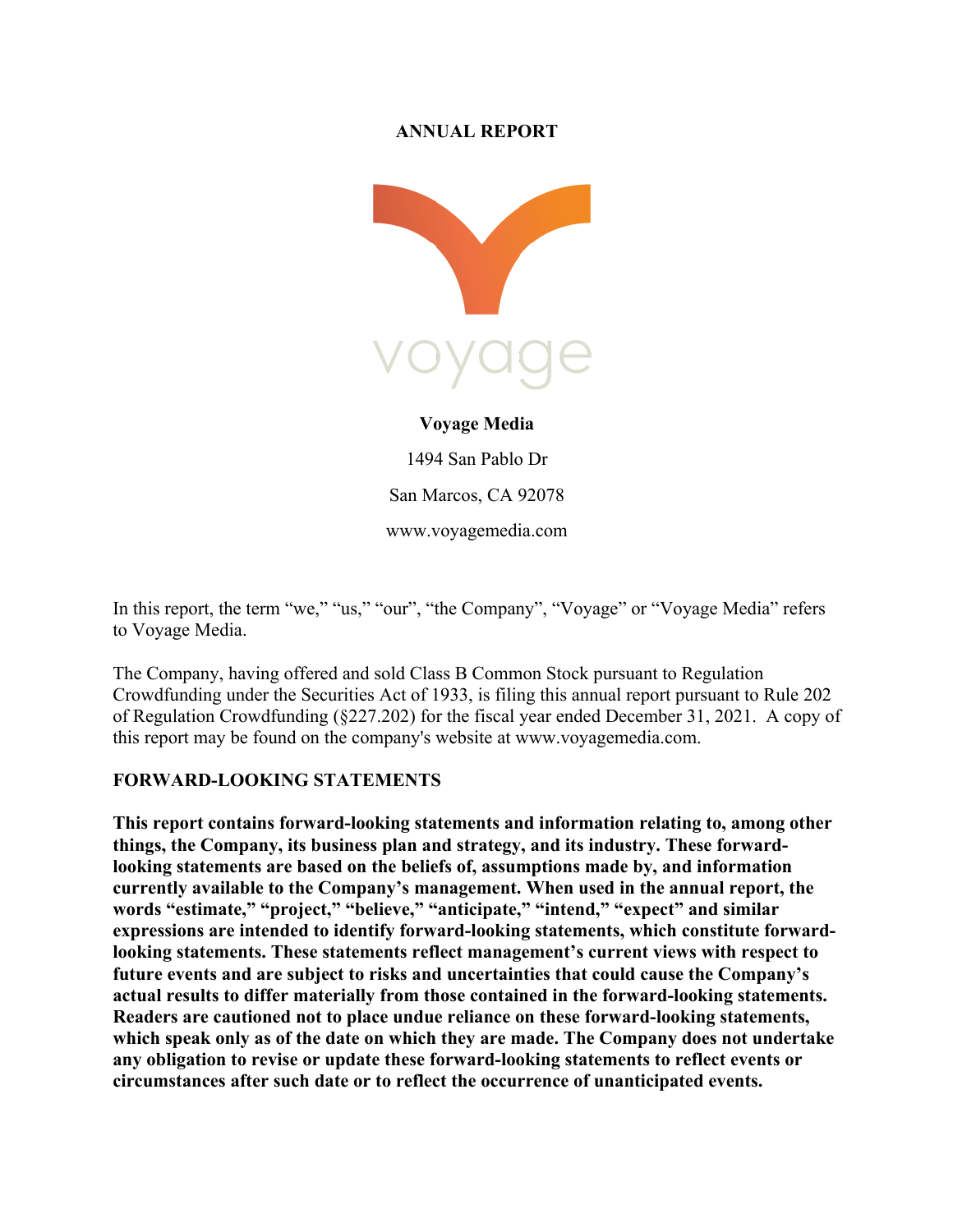#### **THE COMPANY'S BUSINESS**

#### **Basic Information about the Company and Overview**

Voyage Media was formed on January 5, 2004 as a corporation under the laws of the State of California. Under the articles of incorporation, the Company is authorized to issue Class A Common Stock and Class B Non-Voting Common Stock. The total number of shares that the Company is authorized to issue is three million three hundred eighty-four thousand eight hundred seventy-six (3,348,876) shares. The total number of shares of Class A Common Stock authorized to be issued is two million seven hundred and twenty thousand and four hundred and eight (2,720,408) shares at a par value \$0.001 per share. The total number of shares of Class B Non-Voting Common Stock authorized to be issued is six hundred sixty-four thousand four hundred sixty-eight (664,468) shares at a par value \$0.001 per share.

Voyage is a platform connecting storytellers, producers and listeners to incubate film, television and podcast content. We believe great stories come from anywhere, and that everyone deserves a fair shot.

Our operations are currently based out of Los Angeles, CA. Additional descriptions of the Company and our business can be found on our website here, https://voyagemedia.com/.

#### **Principal Products**

We've created an all-in-one platform for emerging talent to connect, learn, and create. Storytellers can interact as part of our community, learn from education modules, and connect with our roster of  $\sim$ 70 producers who help take their stories from concept to screen. We then produce the best projects that emerge from the platform as films, tv shows, and podcasts.

#### **Market**

Our target market is emerging storytellers of all shapes and sizes, including authors of published and unpublished manuscripts, books, screenplays, people with reality shows or documentaries, and also just people with ideas for projects that aren't even developed yet.

#### **Business Model**

Voyage first arbitrages the relationship between the producer and the storyteller in the marketplace. Our revenue per user averages about 5x user-acquisition cost. Our coaching and education products are a secondary revenue stream. Then finally, Voyage makes money when projects get made across 4 general areas (1) licensing of the intellectual property (2) producer and/or executive producer fees and (3) project profits and (4) ad revenue on podcasts.

Anyone who invests in Voyage Media is investing in a company - they can make money when the company either pays a dividend or goes through an acquisition process.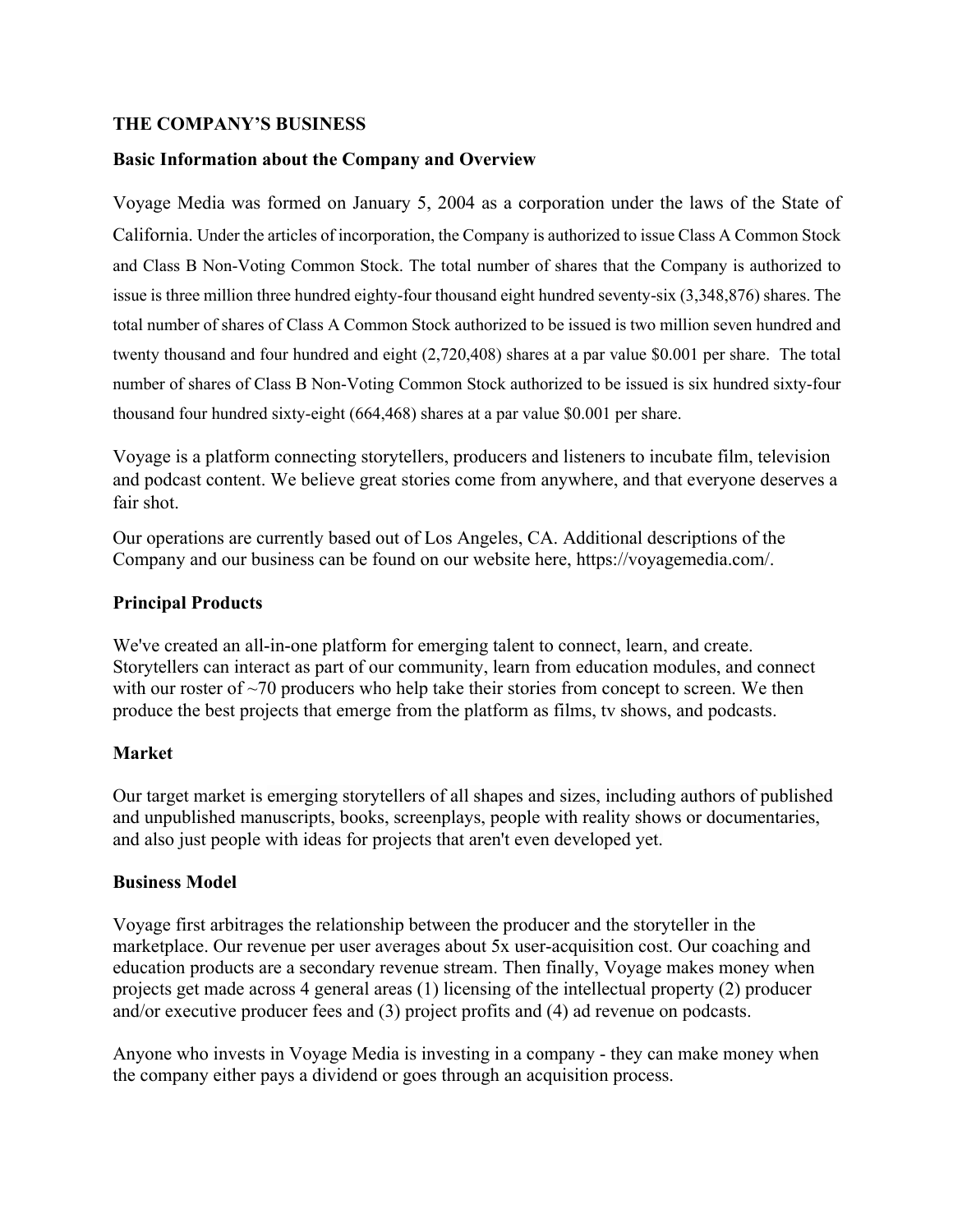#### **Marketing/Business Development**

We focus on two primary things: (1) growing our community and (2) getting films, TV shows and podcasts made. Those are the two ends of our pipeline. Our recent successful fundraises has been game changing on both ends in that it puts us in a position to invest in projects getting made, and the more projects that get made, the more creators will want to join us. It becomes a flywheel - the more projects get made, the more success we have, the more creators come into our platform, the more marketplace revenue, the more projects get made

#### **Competition**

- 1. There are already companies actively providing services to consumers in our target markets (e.g., Legion M, The Black List, Slated, Stage 32, Tale Flick etc.). We believe our product is distinct from that of our direct competitors because we are the only company that's structured as an incubator and enables one on one connections with real producers and we help to get projects financed and made with our partners, utilizing our vast track record and industry relationships.
- 2. With the advent of our podcast division, we also compete with the plethora of podcast studios such as Wondery, Qcode, Realm, and Audiochuck.

As we evolve our platform model, the merging of  $1 \& 2$  above enable us to compete with platforms like Wattpad. Our vision for the future is to be 'Wattpad with Audio'.

#### **Employees**

Including the company's founder and sole voting stockholder, Nathaniel Mundel, the company currently has 12 employees.

#### **Intellectual Property**

While we do not claim to rely on any of our intellectual property, our technology enables writers to sort through, select, and schedule sessions with producers in their market. Then, the backend of the technology also facilitates the producer sharing information with the company. It's enabled the "cream to rise to the surface". We also build automations that enable us to develop and produce at a scale that rivals any major studio in the world but at a fraction of the overhead. Producers are effectively our curation/filtration system, which I think sets us apart from a lot of the other more 100%-tech-focused startups in the entertainment industry - ours has a very real beating heart at the center of each interaction.

Producers that have been working for dozens of years in the traditional production companies have said to us, "We've never been a part a company that gets as much stuff done as quickly as you guys get it done through this new medium." Our ability as a company, because we're decentralized as a marketplace, puts us in a position where we can develop as much content as a major, multinational studio and across all the markets/genres, i.e. television, studio-sized features, indie-sized features, reality, documentary, and podcasts of every genre. We're capable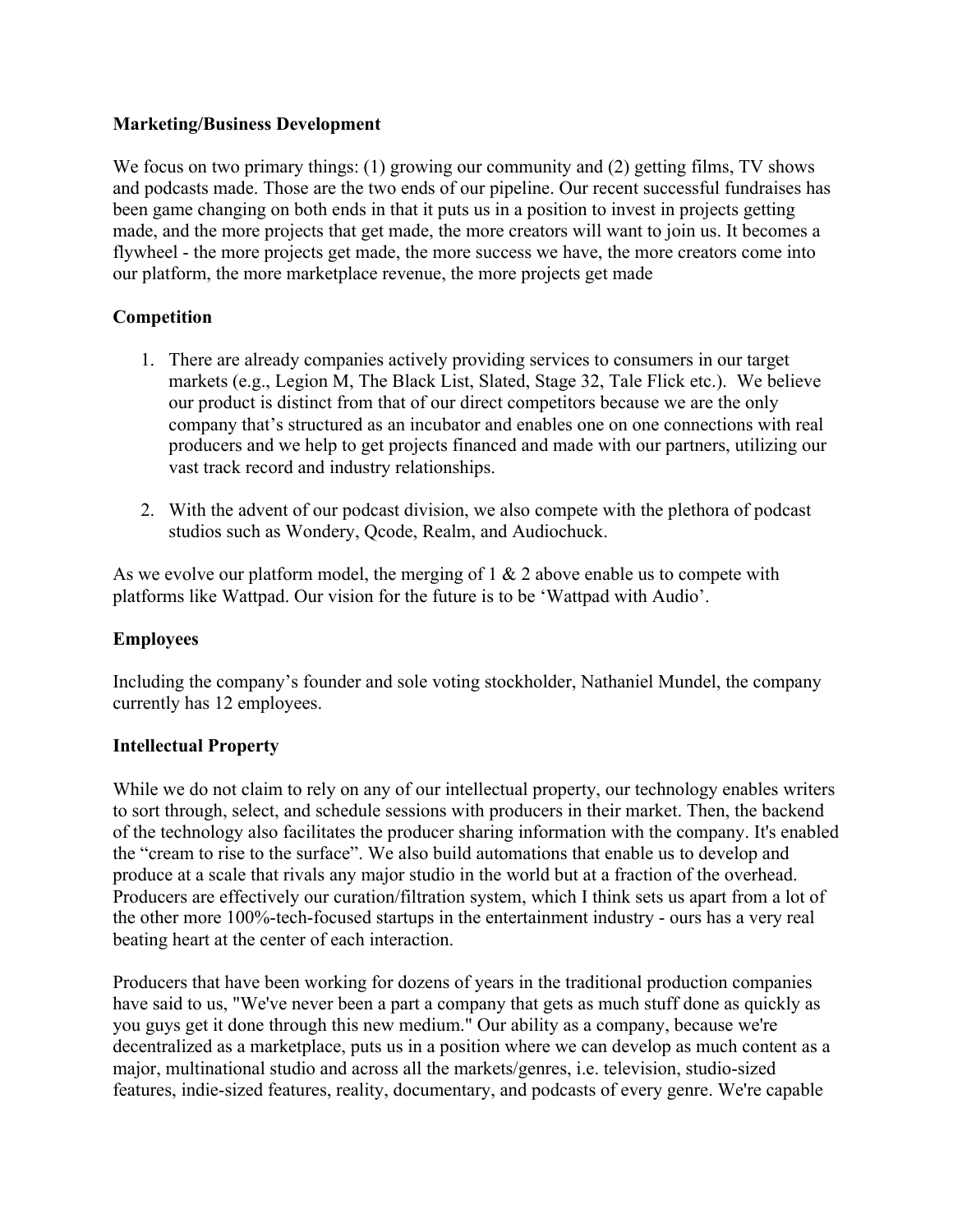of doing the same level of development and much more efficiently in terms of time and resources - our decentralized method of development is profitable, versus every other studio in the world has development as an expense or liability.

### **Legal Proceedings**

Voyage Media, Inc. is not currently involved in any litigation.

### **Impact of COVID-19 on Operations**

While the threat of Covid caused us great concern about the future of our company, those concerns ultimately did not play out and the company continued to thrive. In 2020 the Company participated in the Federal Government's Paycheck Protection Program (PPP) and took \$71,000 of a forgivable loan. As of April 2020, the PPP loan was officially forgiven and converted to a grant. In addition, in 2020 the Company participated in the SBA EIDL and took in a low interest loan of \$150,000.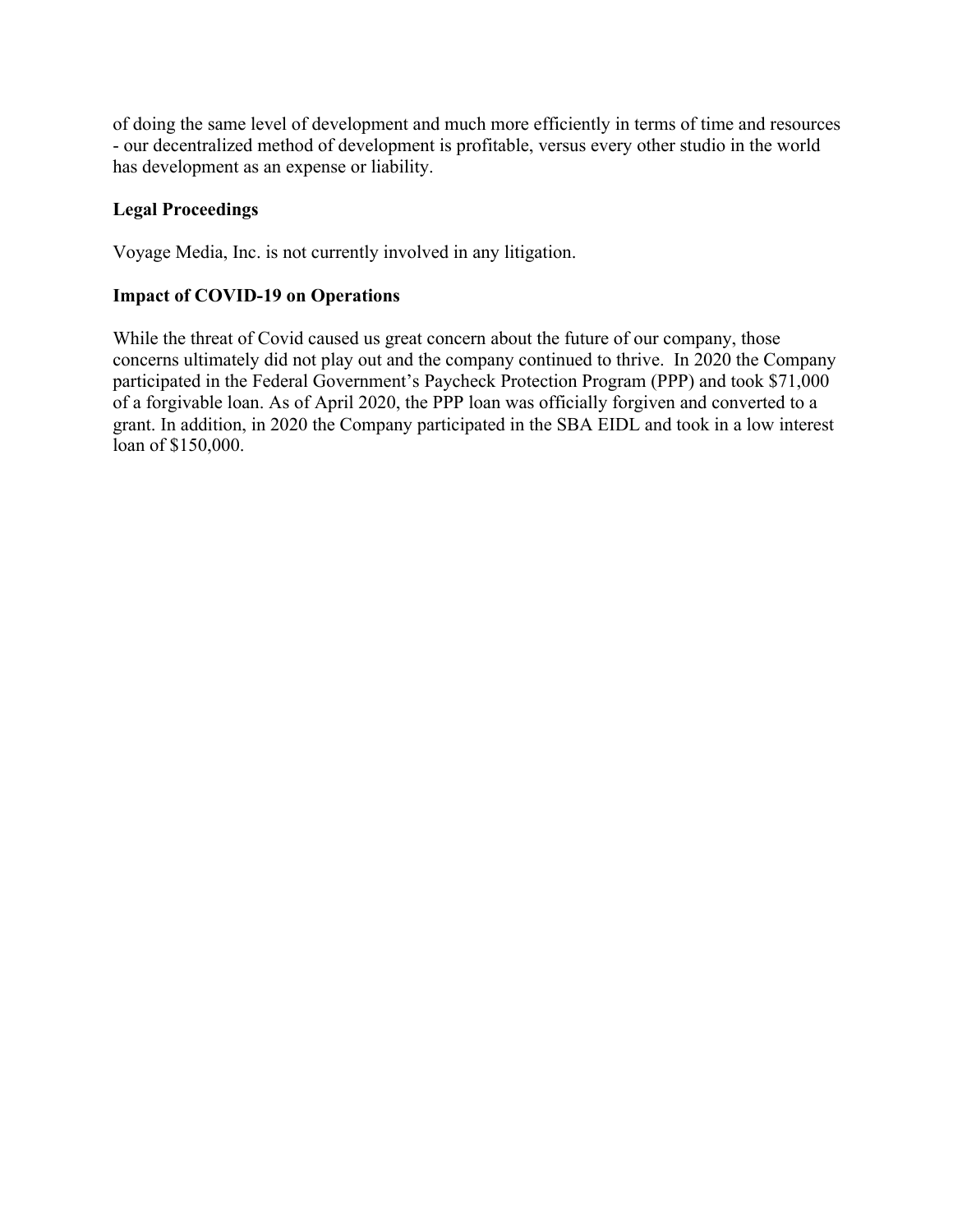### **PEOPLE BEHIND THE COMPANY**

This table shows the officers and directors in our company:

| <b>Name</b>                   | <b>Position</b>                           | Age | Term of Office (if<br>indefinite, give<br>date appointed) | Does the<br>employee work<br>fulltime for the<br>company, and if<br>not, where else<br>does the<br>employee work? |
|-------------------------------|-------------------------------------------|-----|-----------------------------------------------------------|-------------------------------------------------------------------------------------------------------------------|
| <b>Officers:</b>              |                                           |     |                                                           |                                                                                                                   |
| Nathaniel<br>Mundel           | Founder/Chief<br><b>Executive Officer</b> | 47  | Appointed 2004                                            | Full-Time*                                                                                                        |
| <b>Directors:</b>             |                                           |     |                                                           |                                                                                                                   |
| Nathaniel<br>Mundel           | Director                                  | 47  | Appointed 2004                                            | Full-Time*                                                                                                        |
| <b>Significant Employees:</b> |                                           |     |                                                           |                                                                                                                   |
| N/A                           |                                           |     |                                                           |                                                                                                                   |

\*Nat is also the co-founder of TODpix,a Theater On Demand film distribution company however TODpix is not currently operating and earns no revenue.

#### **Nathaniel ("Nat") Mundel, Founder, Chief Executive Officer, and Director**

Nathaniel Mundel is the Founder, CEO, and Director of Voyage Media, Inc. Nat founded Voyage Media in 2004 and operated the company since. Nat is an entrepreneur, author, public speaker and producer of film, television and reality programming. Nat has a passion for helping storytellers connect with audiences and breaking down barriers that exist in the entrenched entertainment industry. This passion is embodied in Voyage Media's aligning vision, the education and training it offers filmmakers, and in his bestselling book, "The Secret Handshake," that pulls back the curtains on the inner workings of Hollywood and reveals how emerging creators can break through. Nat's leadership skills were developed during his previous career as a professional high-altitude mountain guide, organizing and leading expeditions to the world's great mountain range.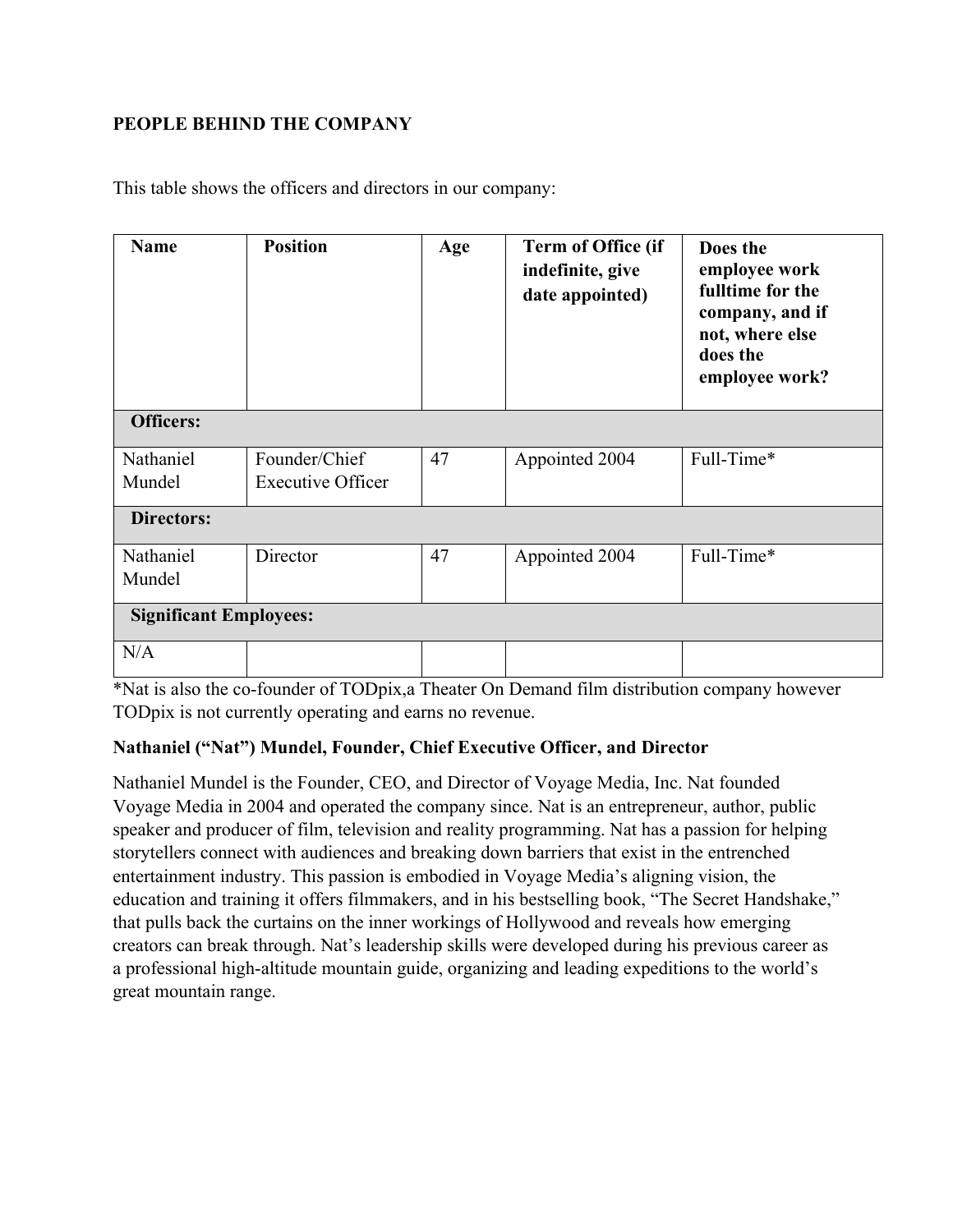#### **Related Party Transactions**

None.

### **RISK FACTORS**

The SEC requires the company to identify risks that are specific to its business and its financial condition. The company is still subject to all the same risks that all companies in its business, and all companies in the economy, are exposed to. These include risks relating to economic downturns, political and economic events and technological developments (such as hacking and the ability to prevent hacking). Additionally, early-stage companies are inherently more risky than more developed companies. You should consider general risks as well as specific risks when deciding whether to invest.

These are some of the risks that relate to our company:

- **We have a small management team.** While our business plan was intentionally designed to leverage the knowledge and power of our large number of contract producers, we also depend on the skills and experience of a small management team, and notably Nat Mundel, the current sole voting stockholder of the company. Our ability to raise sufficient capital may have an impact on our ability to attract and hire the right talent.
- **We will need more people to join our company.** We will need additional employees, and people with the skills necessary to ensure we fulfill our 5-year plan. The people we bring on should come with specialized skills that will bring value to the company. There are no guarantees that we will be able to find the right people for the job.
- **Future fundraising may affect the rights of investors.** In order to expand, the company might raise funds again in the future, either by offerings of securities or through borrowing from banks or other sources. The terms of future capital-raising, such as loan agreements, may include covenants that give creditors greater rights over the financial resources of the company.
- **Does anyone want our services or our film/TV projects and will they pay enough for it?** We will only succeed (and you will only make money) if there is sufficient demand for our offerings and projects. Consumers must think we are a better option than competitor products and priced at a level that allows the company to make a profit and still attract business.
- **We have a number of competitors.** There are already companies actively providing services to consumers in our target markets (e.g., Legion M, The Black List, Slated, Stage 32, Tale Flick etc.). While these companies may not provide the same or even similar services, they may be able to provide services that achieve similar benefits to consumers at a lower price.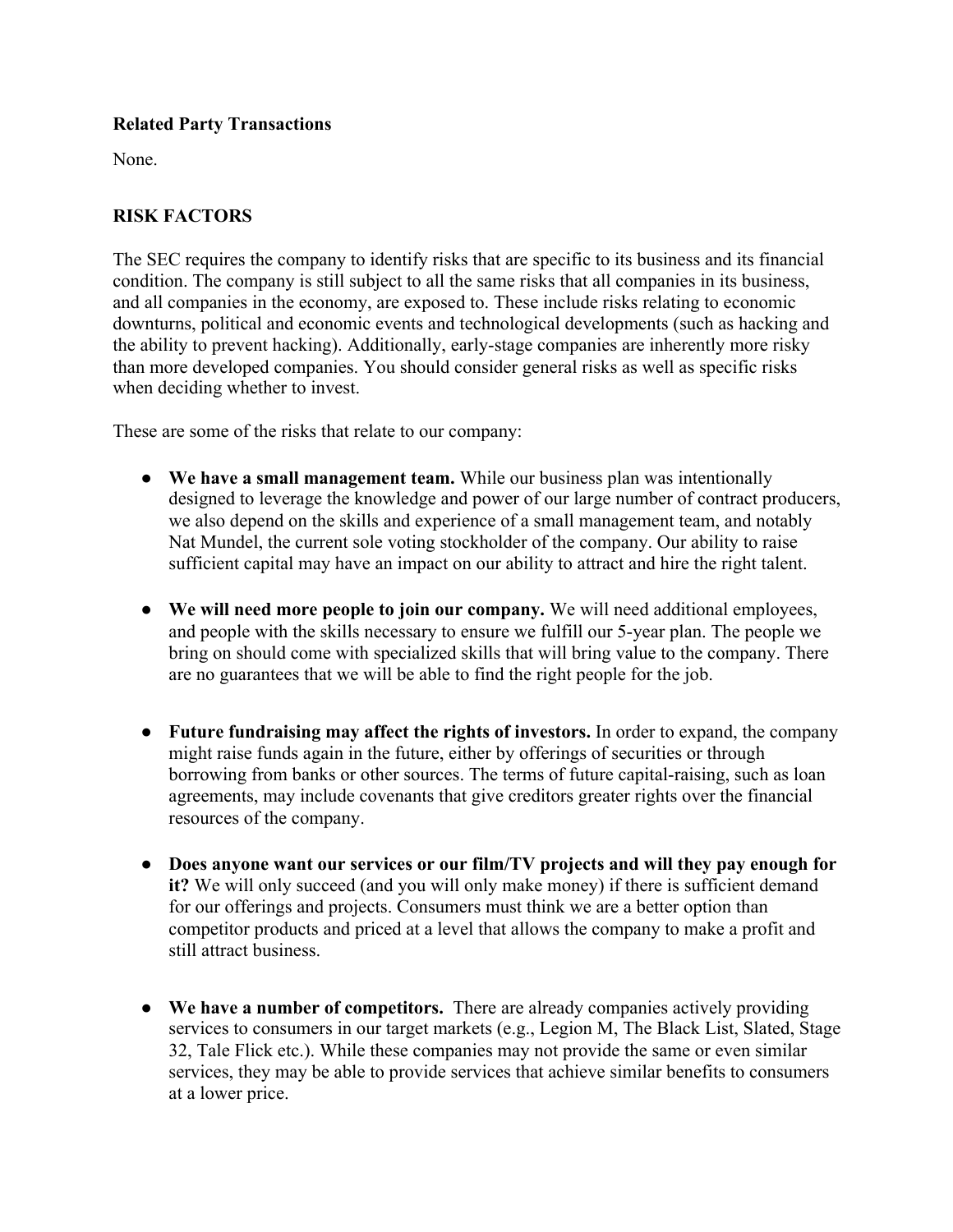- **Entertainment projects can be risky, often budgets run over and there are no guarantees the content will be successful in the market.** The entertainment industry is generally affected by the same risk factors of other industries, but due to its nature, the production, distribution, and marketing of content can require large capital investments. Even with adequate funding, the product may fail to gain any traction with viewers.
- **We rely on third parties for production and monetization of our products.** We rely on third parties such as development studios, distribution companies, TV networks, producers, storytellers, etc. for production and monetization of our products. Although we have exclusive rights with some of these partners, others may give more time and attention to other partners who are better funded or better known.
- **The potential markets for our products are characterized by rapidly changing technology, evolving industry standards, frequent enhancements to existing treatments and products, the introduction of new services and products, and changing customer demands.** The company's success could depend on our ability to respond to changing product standards and technologies on a timely and cost-effective basis. In addition, any failure by the company to anticipate or respond adequately to changes in technology and customer preferences could have a material adverse effect on its financial condition, operating results and cash flow.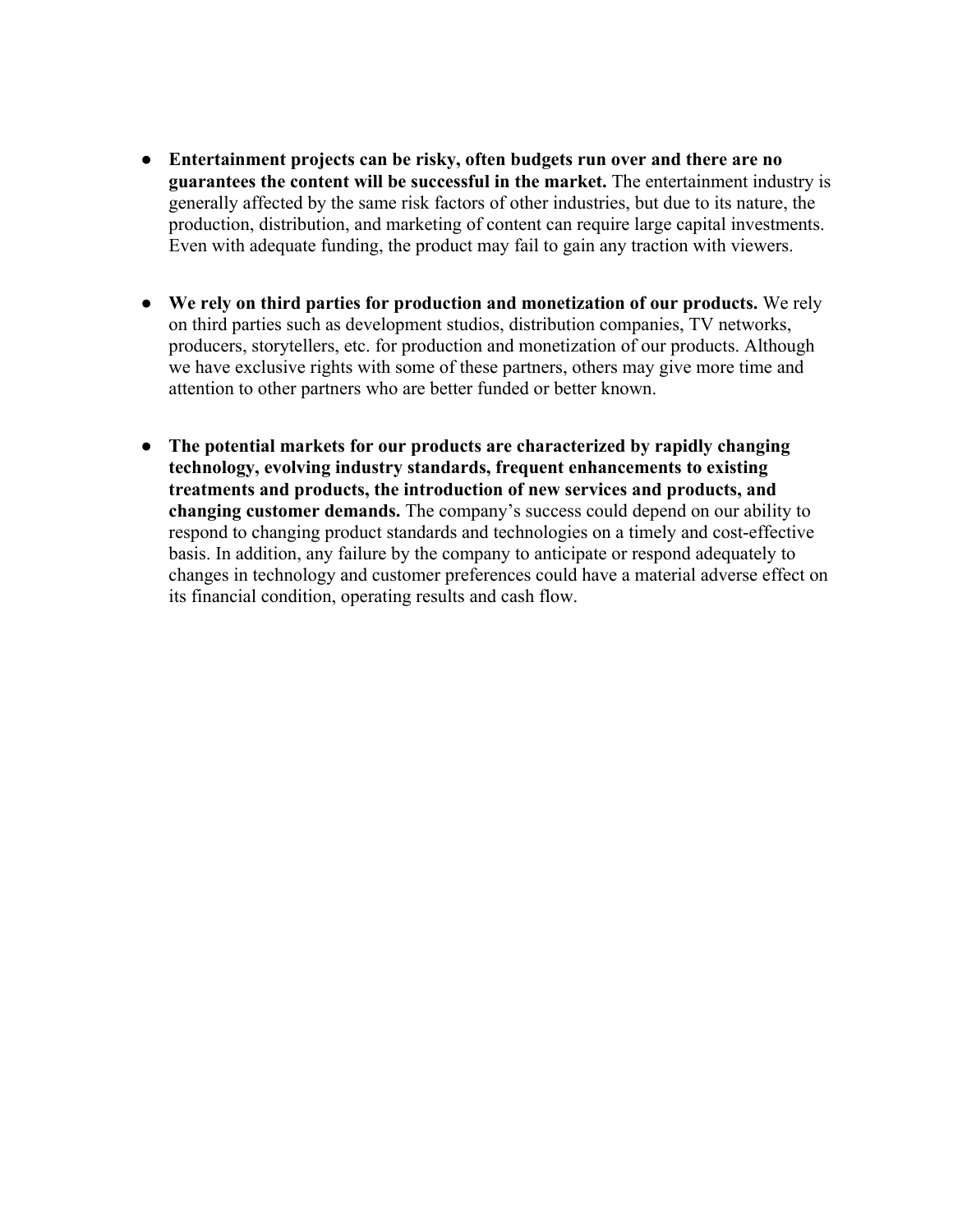The owners of 20% or more equity in Voyage Media as of May 20, 2020 are reflected in the table below:

| <b>Beneficial owner</b> | <b>Amount and class</b><br>of securities held | <b>Voting Power</b> |
|-------------------------|-----------------------------------------------|---------------------|
| Nat Mundel              | 1,995,305 shares<br>Class A Common            | $100\%$             |
|                         | <b>Stock</b>                                  |                     |

#### **DESCRIPTION OF SECURITIES OF THE COMPANY**

#### **General**

Under the articles of incorporation, the Company is authorized to issue Class A Common Stock and Class B Non-Voting Common Stock. The total number of shares that the Company is authorized to issue is three million three hundred eighty-four thousand eight hundred seventy-six (3,348,876) shares. The total number of shares of Class A Common Stock authorized to be issued is two million seven hundred and twenty thousand and four hundred and eight (2,720,408) shares at a par value \$0.001 per share. The total number of shares of Class B Non-Voting Common Stock authorized to be issued is six hundred sixty-four thousand four hundred sixty-eight (664,468) shares at a par value \$0.001 per share.

During 2017, the Company amended its articles of incorporation and as part of the amendment, the Company made a stock split in its issued and outstanding shares of Common Stock where the shares issued and outstanding were split on a 1 for 20,000 basis, and shareholders received 20,000 shares of the Company's post-split Class A common stock for each one share of Common stock held by them prior to the stock split.

As of December 31, 2021, 2,000,000 shares of Class A Common Stock were issued and outstanding. As of December 31, 2021, 125,468 shares of Class B Non-Voting Common Stock were issued and outstanding, respectively. Of the 2,000,000 shares of Class A Common Stock that were issued and outstanding, 1,988,163 had voting rights as of December 31, 2021.

During 2020, the Company issued 8,125 of Class B Common Stock and received proceeds totaling \$45,000.

During 2019, the Company has raised \$318,813 in an offering of its Class B Common Stock pursuant to an offering under Regulation Crowdfunding. 16,473 shares of common stock issued at a discounted price of \$7.25 per share, resulting in proceeds of \$119,429, and 24,923 shares of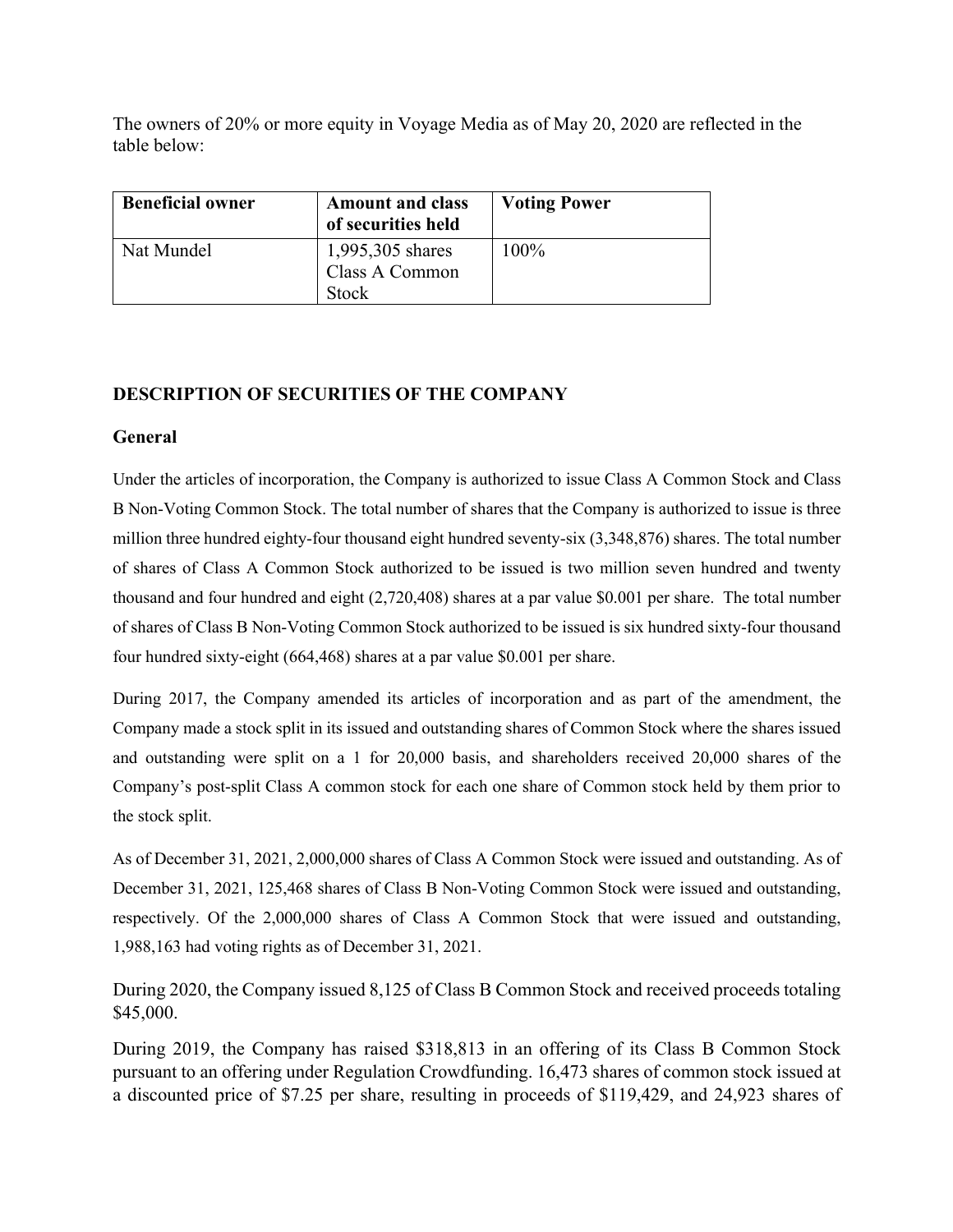common stock issued at \$8.00 per share, resulting in proceeds of \$199,384. As of December 31, 2019, \$30,015, net of \$2,259 offering cost, were held in escrow and recorded as an asset on the balance sheet. The Company also issued 6,251 shares of Class B Common Stock at \$7.20 per share, resulting in gross proceeds of \$45,000.

During 2018, the Company issued 10,285 shares of Class B Common Stock and received proceeds totaling \$72,500.

During 2017, the Company has raised \$375,984 in an offering of its Class B Common Stock pursuant to an offering under Regulation Crowdfunding. 18,997 shares of common stock offered at a discount price of \$4.90 for the investors contributing resulting in proceeds of \$93,085 and 40,414 shares of common stock offered at \$7.00 per share, resulting in a total of 59,411 shares of Class B Common Stock issued in 2017.

The rights, preferences, powers, privileges, and the restrictions, qualifications, and limitations of the Class A Common Stock are identical to those of the Class B Common Stock other than in respect to voting rights, where Class A Common Stock holders have exclusive voting rights. The following description is a brief summary of the material terms of the issued securities of the Company and is qualified in its entirety by the terms contained in the Amended Articles of Incorporation and in any relevant consent of the Board of Directors.

### **Class A Common Stock**

The company has authorized up to 2,720,408 shares of Class A Common Stock. As of December 31, 2021, 2,000,000 shares of Class A Common Stock were issued and outstanding. The rights, preferences, privileges and restrictions of the company's Class A Common Stock are set forth in the Articles of Incorporation and by resolution of the Board of Directors.

#### *Dividend Rights*

Holders of Class A Common Stock are entitled to receive dividends, as may be declared from time to time by the Board of Directors out of legally available funds. The company has never declared or paid cash dividends on any of its capital stock but may consider doing so in the future.

#### *Voting Rights*

Each holder of Common Stock is entitled to one vote for each share on all matters submitted to a vote of the stockholders, including the election of directors.

### *Rights and Preferences*

The rights, preferences and privileges of the holders of the company's Class A Common Stock are subject to and may be adversely affected by, the rights of the holders of shares of any additional class of Preferred Stock that we may designate in the future.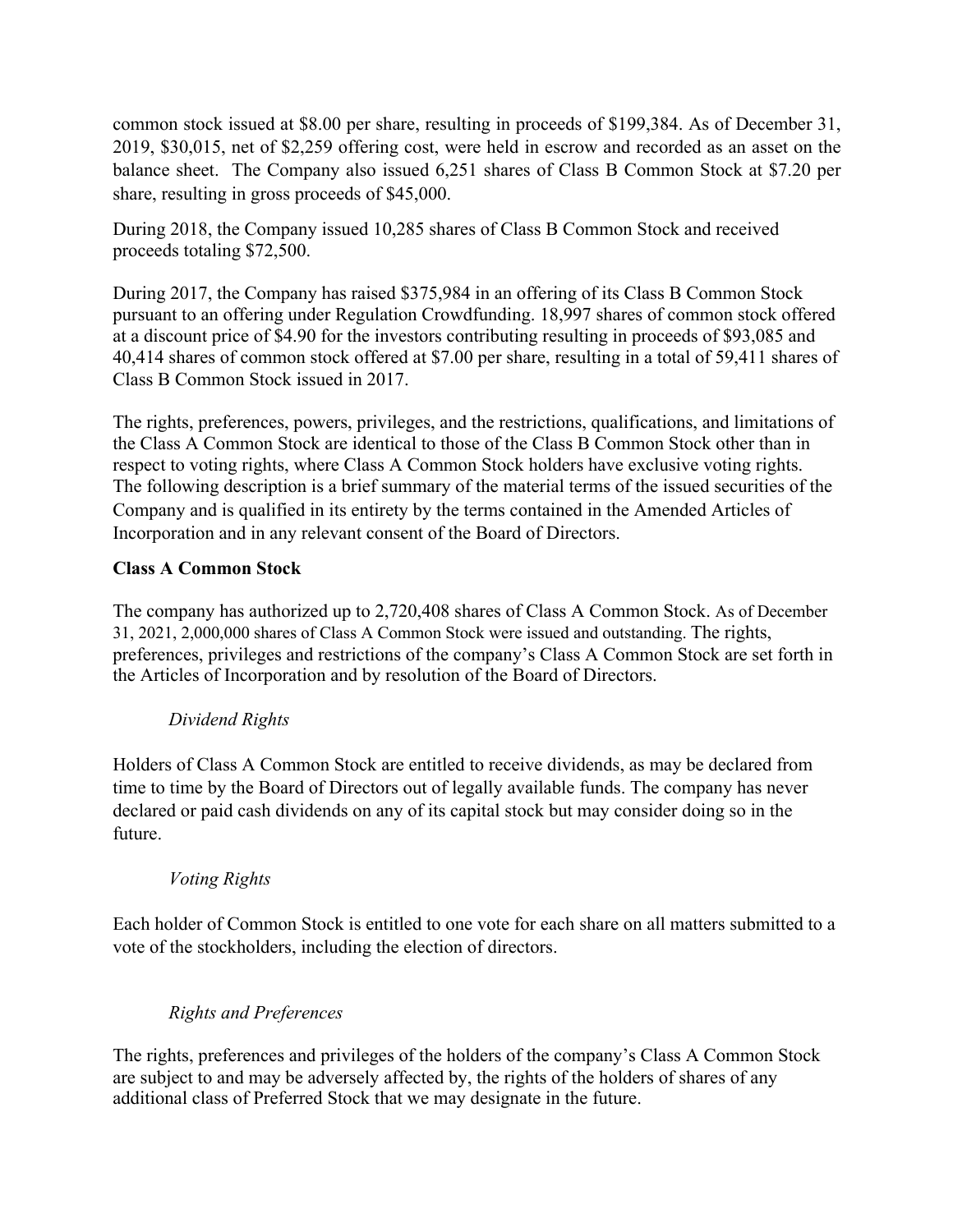#### **Class B Non-Voting Common Stock**

The total number of shares of Class B Non-Voting Common Stock authorized to be issued is six hundred sixty-four thousand four hundred sixty-eight (664,468). As of December 31, 2021, 125,468 shares of Class B Non-Voting Common Stock were issued and outstanding, respectively. The rights, preferences, privileges and restrictions of the company's Class B Non-Voting Common Stock are set forth in the Articles of Incorporation and by resolution of the Board of Directors.

#### *Dividend Rights*

Holders of Class B Non-Voting Common Stock are entitled to receive dividends, as may be declared from time to time by the Board of Directors out of legally available funds. The company has never declared or paid cash dividends on any of its capital stock but may consider doing so in the future.

#### *Voting Rights*

Holders of Class B Non-Voting Common Stock will not have the right to vote on matters presented to the shareholders for vote except as required by law.

#### *Rights and Preferences*

The rights, preferences and privileges of the holders of the company's Class B Non-Voting Common Stock are subject to and may be adversely affected by, the rights of the holders of shares of any additional class of Preferred Stock that we may designate in the future.

#### **FINANCIAL STATEMENTS**

The financial statements of the Company may be found at the end of this Annual Report. The financial statements have been prepared by management for the period ended December 31, 2021 and have not been reviewed or audited.

#### **FINANCIAL CONDITION**

Voyage Media, Inc. began operations in January 2004.

#### *Results of Operations*

For the year ended December 31, 2021, our net revenues were \$2,023,284, a 21% increase from revenues of \$1,598,435 in 2020. For the year ended December 31, 2021, our gross profits were \$958,617, a 3% increase from gross profits of \$934,727 in 2020.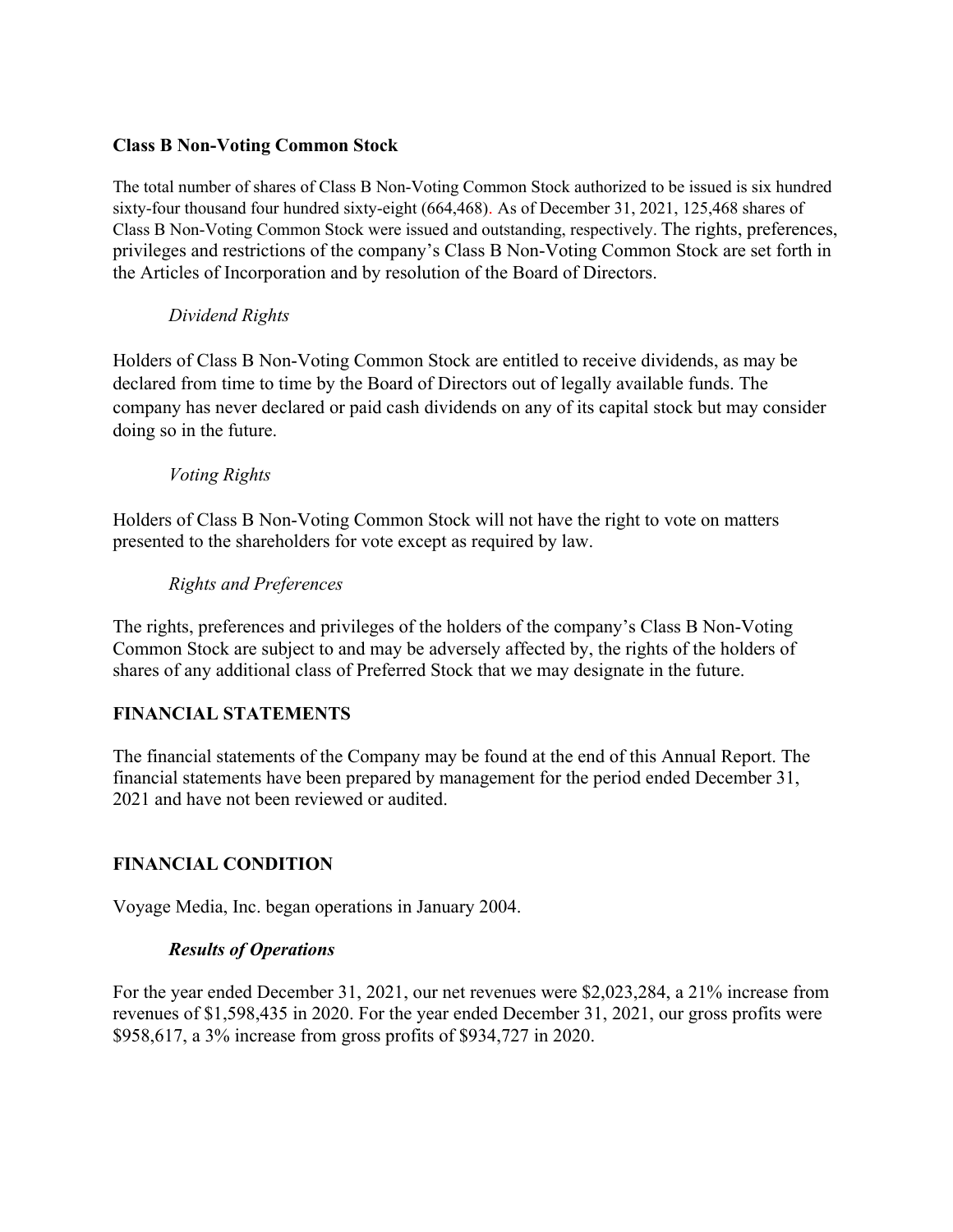The Company's operating expenses consist of compensation and benefits, sales and marketing, general and administrative, and interest expenses. Our total expenses in 2020 amounted to \$1,138,863 compared with \$792,979 in 2020.

As a result, we experienced a net loss of \$180,035 in 2021 compared to our net profit of \$141,748 in 2020.

### *Liquidity and Capital Resources*

As of December 31, 2021, the Company had cash on hand of approximately \$722,235. As of December 31, 2020, the company has cash on hand of \$704,953.

#### *Indebtedness*

The Company maintains a long-term EIDL SBA loan of \$150,000 and an Automobile Loan of \$38,300.

#### *Prior offerings of securities*

Since we began its operations in 2014 and issued its common stock to its founder, the Company has engaged in the following offerings of securities:

As of December 31, 2021, 2,000,000 shares of Class A Common Stock were issued and outstanding. As of December 31, 2021, 125,468 shares of Class B Non-Voting Common Stock were issued and outstanding.

During 2020, the Company issued 8,125 of Class B Common Stock and received proceeds totaling \$45,000.

During 2019, the Company has raised \$318,813 in an offering of its Class B Common Stock pursuant to an offering under Regulation Crowdfunding. 16,473 shares of common stock issued at a discounted price of \$7.25 per share, resulting in proceeds of \$119,429, and 24,923 shares of common stock issued at \$8.00 per share, resulting in proceeds of \$199,384. As of December 31, 2019, \$30,015, net of \$2,259 offering cost, were held in escrow and recorded as an asset on the balance sheet. The Company also issued 6,251 shares of Class B Common Stock at \$7.20 per share, resulting in gross proceeds of \$45,000.

During 2018, the Company issued 10,285 shares of Class B Common Stock and received proceeds totaling \$72,500.

During 2017, the Company has raised \$375,984 in an offering of its Class B Common Stock pursuant to an offering under Regulation Crowdfunding. 18,997 shares of common stock offered at a discount price of \$4.90 for the investors contributing resulting in proceeds of \$93,085 and 40,414 shares of common stock offered at \$7.00 per share, resulting in a total of 59,411 shares of Class B Common Stock issued in 2017.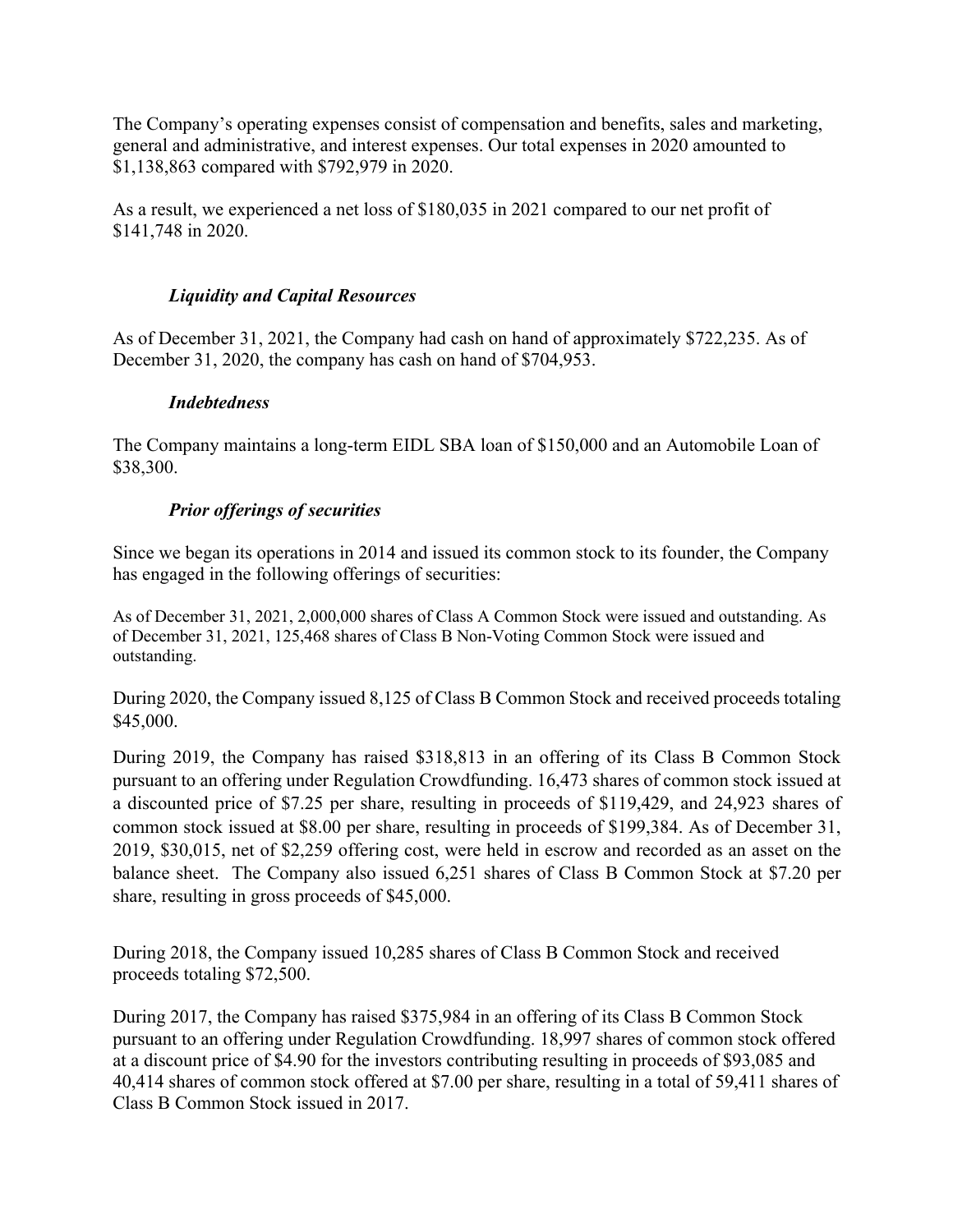#### *Dilution*

The investor's stake in a company could be diluted due to the company issuing additional shares. In other words, when the company issues more shares (or additional equity interests), the percentage of the company that you own will go down even though the value of the company may go up. You will own a smaller piece of a larger company. This increase in number of shares outstanding could result from a stock offering (such as an initial public offering, another crowdfunding round, a venture capital round, angel investment), employees exercising stock options or by conversion of certain instruments (e.g. convertible bonds, preferred shares or warrants) into stock.

If the company decides to issue more shares, an investor could experience value dilution with each share into which the note convert being worth less than before, and control dilution with the total percentage an investor owns being less than before. There may also be earnings dilution, with a reduction in the amount earned per share (though this typically occurs only if the company offers dividends, and most early stage companies are unlikely to offer dividends, preferring to invest any earnings into the company).

The type of dilution that hurts early-stage investors most occurs when the company sells more shares in a "down round," meaning at a lower valuation than in earlier offerings. An example of how this might occur is as follows (numbers are for illustrative purposes only):

- In June 2014, Jane invests \$20,000 for shares that represent 2% of a company valued at \$1 million.
- In December the company is doing very well and sells \$5 million in shares to venture capitalists on a valuation (before the new investment) of \$10 million. Jane now owns only 1.3% of the company but her stake is worth \$200,000.
- In June 2015 the company has run into serious problems and in order to stay afloat it raises \$1 million at a valuation of only \$2 million (the "down round"). Jane now owns only 0.89% of the company and her stake is worth only \$26,660.

This type of dilution might also happen upon conversion of convertible notes into shares. Typically, the terms of convertible notes issued by early-stage companies provide that in the event of another round of financing, the holders of the convertible notes get to convert their notes into equity at a "discount" to the price paid by the new investors, i.e., they get more shares than the new investors would for the same price. Additionally, convertible notes may have a "price cap" on the conversion price, which effectively acts as a share price ceiling. Either way, the holders of the convertible notes get more shares for their money than new investors. In the event that the financing is a "down round" the holders of the convertible notes will dilute existing equity holders, and even more than the new investors do, because they get more shares for their money.

If you are making an investment expecting to own a certain percentage of the company or expecting each share to hold a certain amount of value, it's important to realize how the value of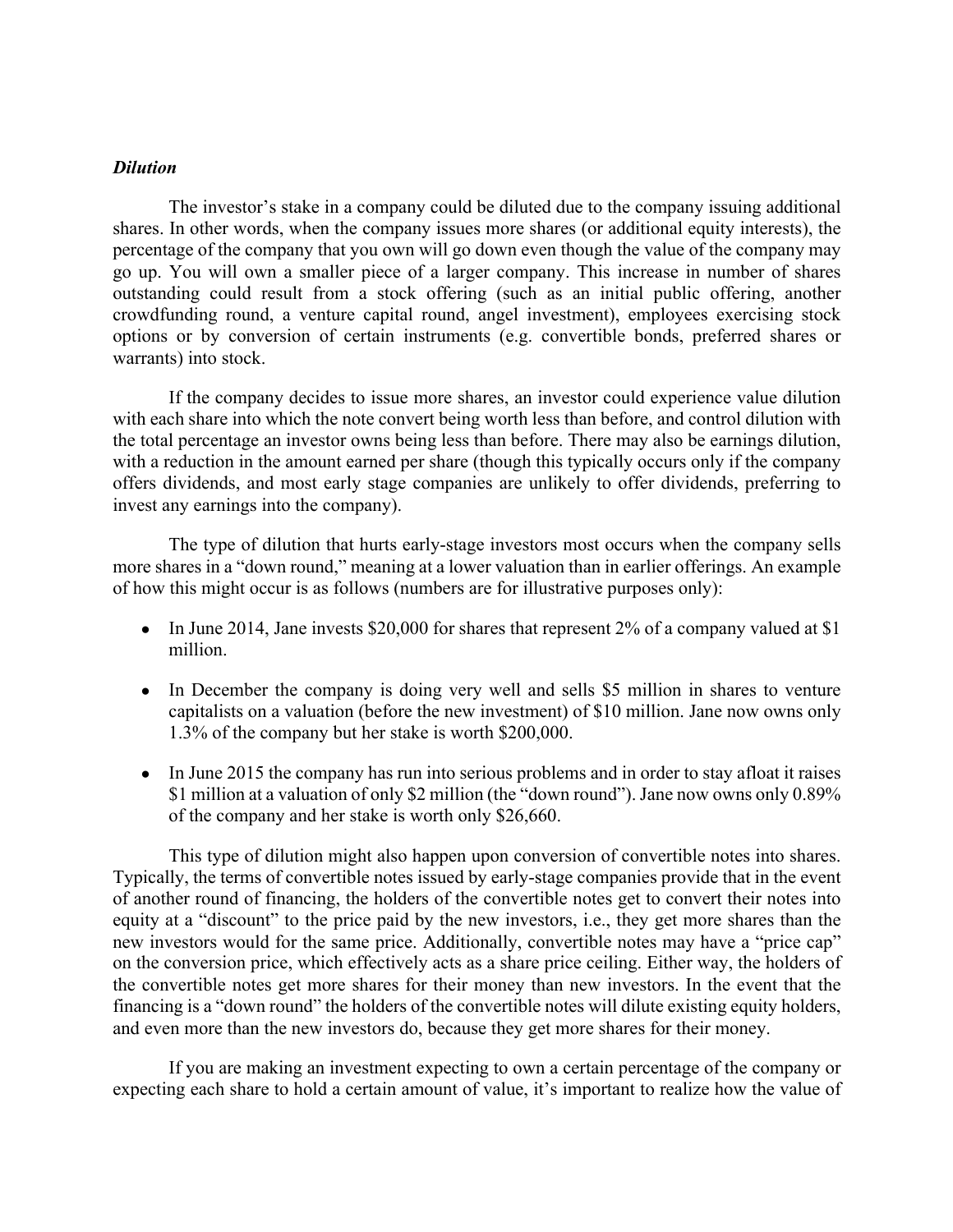those shares can decrease by actions taken by the company. Dilution can make drastic changes to the value of each share, ownership percentage, voting control, and earnings per share.

### *Valuation*

The company determined the valuation cap, discount, and interest rate of the Crowd Notes based on its own assessment of the company's current and future value, as well as relative risk for investors investing in similarly situated companies. The Crowd Notes may convert to equity securities of the company in the future if the company engages in future equity financings. At that time, the valuation of the company will be determined through negotiations with prospective investors. Those prospective investors may determine the value of the company through one or multiple methods which include:

*Liquidation Value* — This is based on the amount for which the assets of the company can be sold, minus the liabilities owed;

*Book Value* — This is based on analysis of the company's financial statements, usually looking at the company's balance sheet; and

*Earnings Approach* — This is based on what the prospective investor will pay (the present value) for what the prospective investor expects to obtain in the future.

### *What it means to be a minority holder?*

Minority holders will have limited rights, if at all, in regards to the corporate actions of the company including additional issuances of securities, company repurchases of securities, a sale of the company or its significant assets or company transactions with related parties.

### *Transfer Restrictions – Regulation CF*

Securities purchased through a Regulation Crowdfunding offering are not freely transferable for one year after the date of purchase, except in the case where they are transferred:

- 1. To the company that sold the securities
- 2. To an accredited investor
- 3. As part of an offering registered with the SEC (think IPO)
- 4. To a member of the family of the purchaser or the equivalent, to a trust controlled by the purchaser, to a trust created for the benefit of a member of the family of the purchaser or in connection with the death or divorce of the purchaser

### **REGULATORY INFORMATION**

#### *Disqualification*

Neither the Company nor any of its officers, directors, or twenty percent equity holders are disqualified from relying on Regulation Crowdfunding.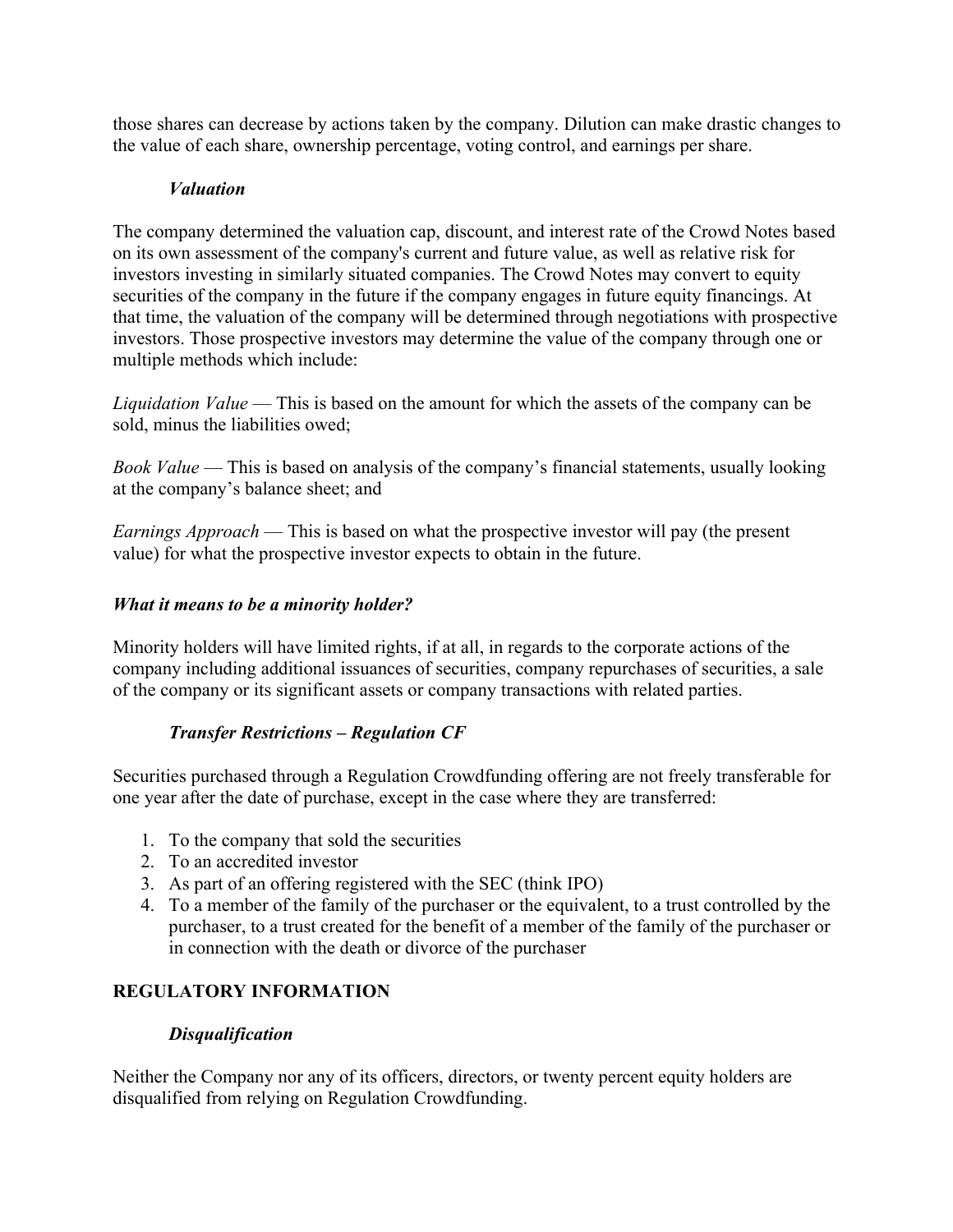### *Ongoing Reporting Compliance*

The Company has not previously been subject to the ongoing reporting requirements of Regulation Crowdfunding and, as such, has not previously failed to comply with the requirements of Rule 202.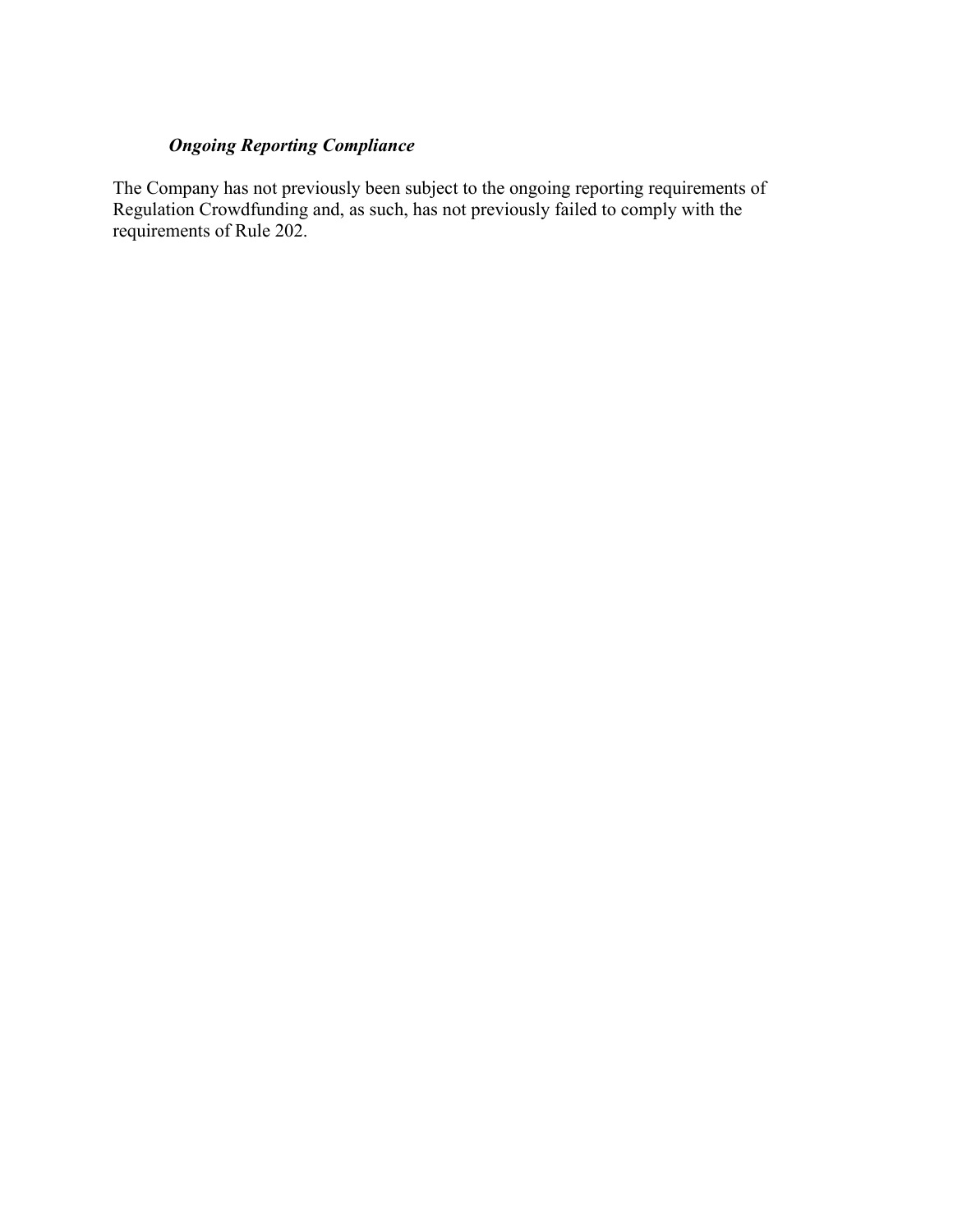# Voyage Media

Unaudited Financial Statements For The Year Ending December 31st 2021

*DATE ISSUED: APRIL 7, 2022*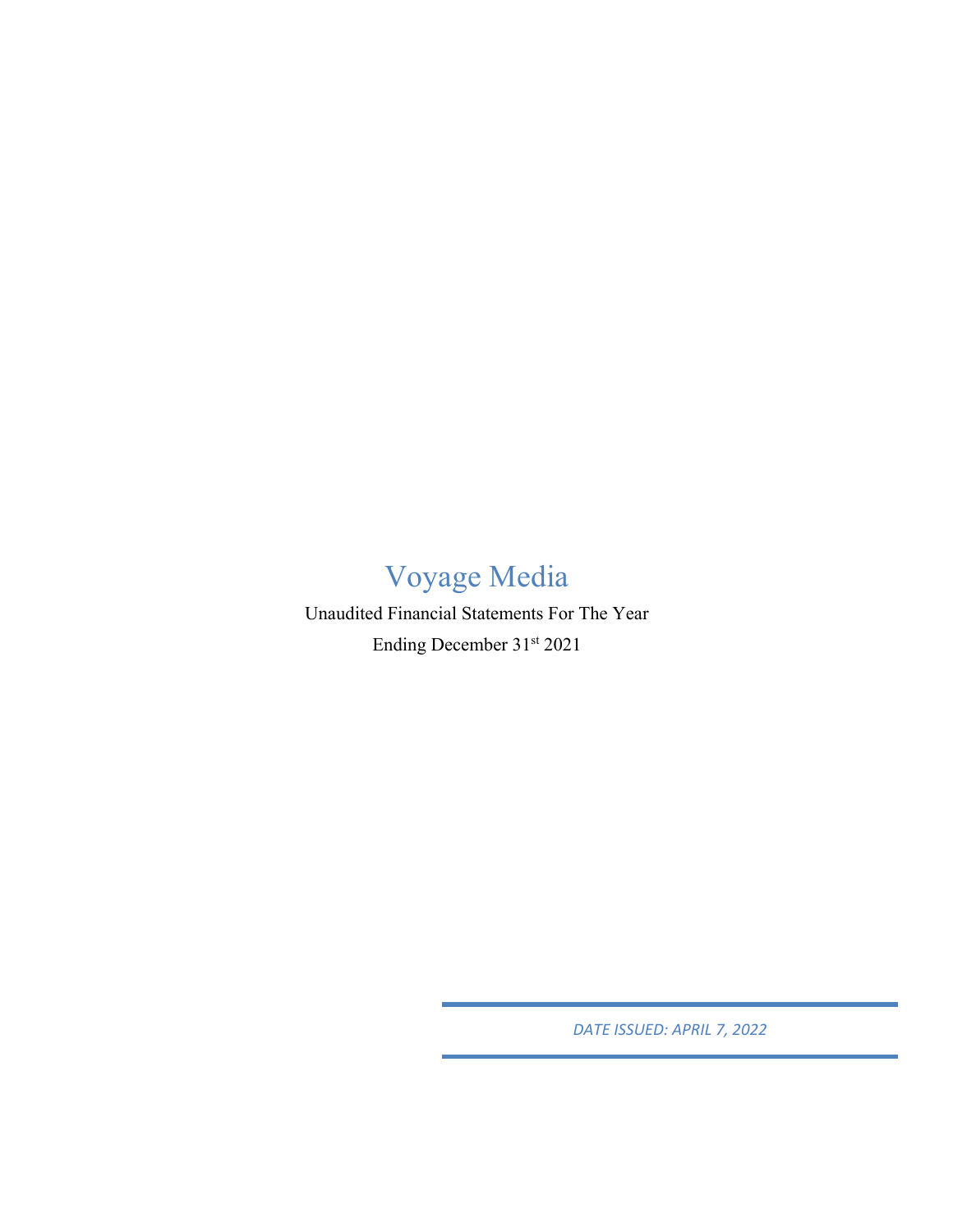# **FINANCIAL STATEMENTS (UNAUDITED) FOR THE YEAR ENDING DECEMBER 31, 2021** CONTENTS OF REPORT

| STATEMENT OF CHANGES IN MEMBERS' EQUITY (UNAUDITED) Error! Bookmark not<br>defined. |  |
|-------------------------------------------------------------------------------------|--|
|                                                                                     |  |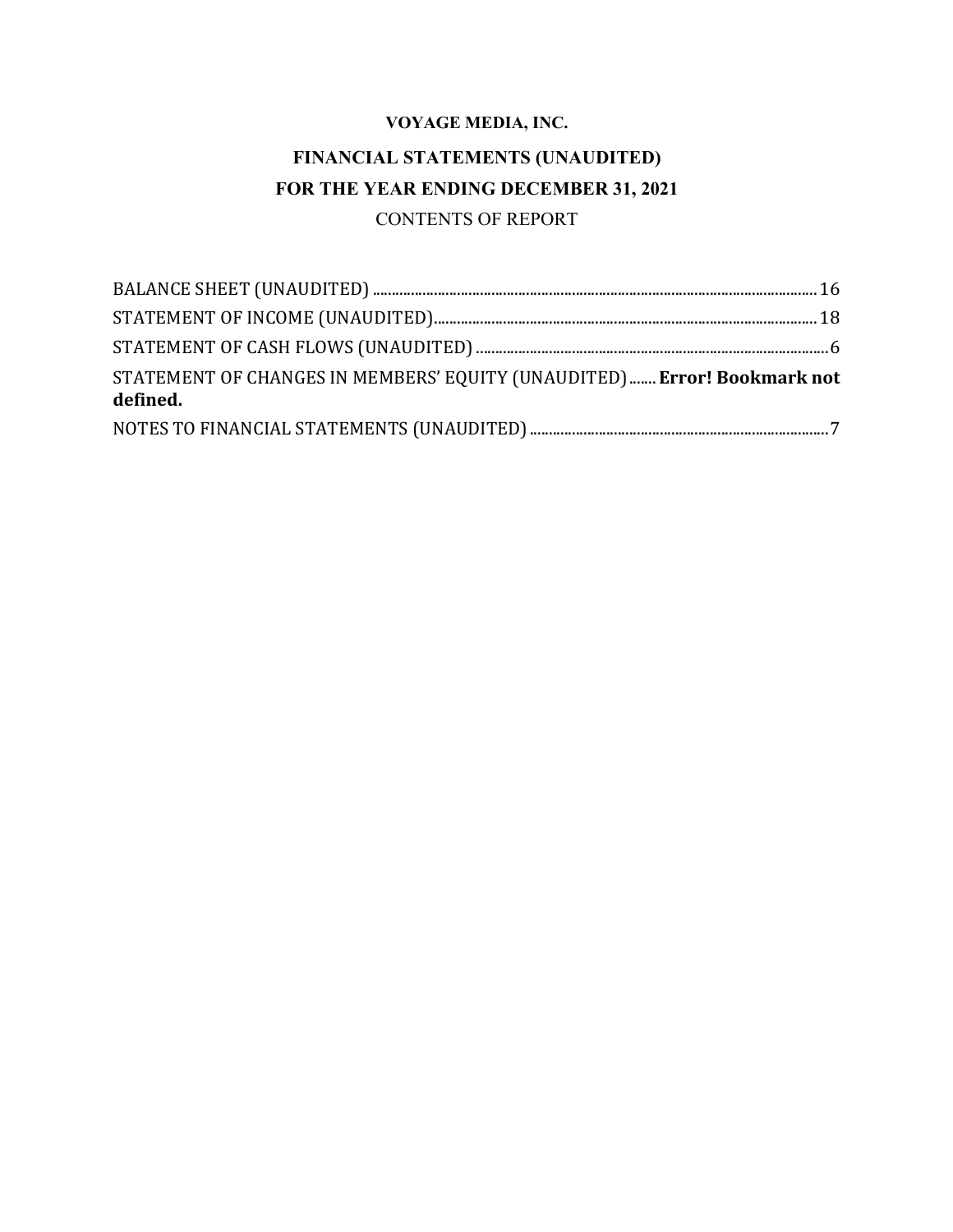# BALANCE SHEET (UNAUDITED)

# **AS OF DECEMBER 31, 2021**

|                                                                                                                         |                          | As of<br>December 31,<br>2021               |
|-------------------------------------------------------------------------------------------------------------------------|--------------------------|---------------------------------------------|
| <b>Assets</b>                                                                                                           |                          |                                             |
| Current assets:                                                                                                         |                          |                                             |
| Cash and cash equivalents<br>Escrow receivable<br>Accounts receivable, net<br>Other receivables<br>Total current assets | \$                       | 722,235<br>30,015<br>6,040<br>10<br>758,300 |
| Non-current assets:<br>Fixed Assets:                                                                                    |                          |                                             |
| Property, plant & Equipment<br>Less: accumulated depreciation<br><b>Total Fixed Assets</b>                              |                          | 151,748<br>(87,510)<br>64,238               |
| Other non-current assets:                                                                                               |                          |                                             |
| Deposits<br>Total other non-current assets                                                                              |                          | 1,000<br>1,000                              |
| Total non-current assets                                                                                                |                          | 1,000                                       |
| <b>Total Assets</b>                                                                                                     | \$                       | 823,538                                     |
| <b>Liabilities &amp; Members' Equity</b><br>Current liabilities:                                                        |                          |                                             |
| Escrow payable<br>Credit Cards<br>Deferred Revenue                                                                      | \$                       | 200,000<br>46,725<br>134,910                |
| Due to Shareholders<br><b>Accounts Payable</b><br>Accrued expenses                                                      |                          | 5,937<br>55,014                             |
| Auto-mobile financing loan<br>Total current liabilities                                                                 |                          | 10,701<br>453,287                           |
| Non-current Liabilities:<br>Economic Injury Disaster Loan (EIDL)                                                        |                          | 149,800                                     |
| Auto-mobile financing loan<br>Accrued Interest- EIDL                                                                    |                          | 38,300<br>2,805                             |
| Total non-current liabilities                                                                                           |                          | 190,905                                     |
| <b>Total Liabilities:</b>                                                                                               | No assurance is provided | 644,192                                     |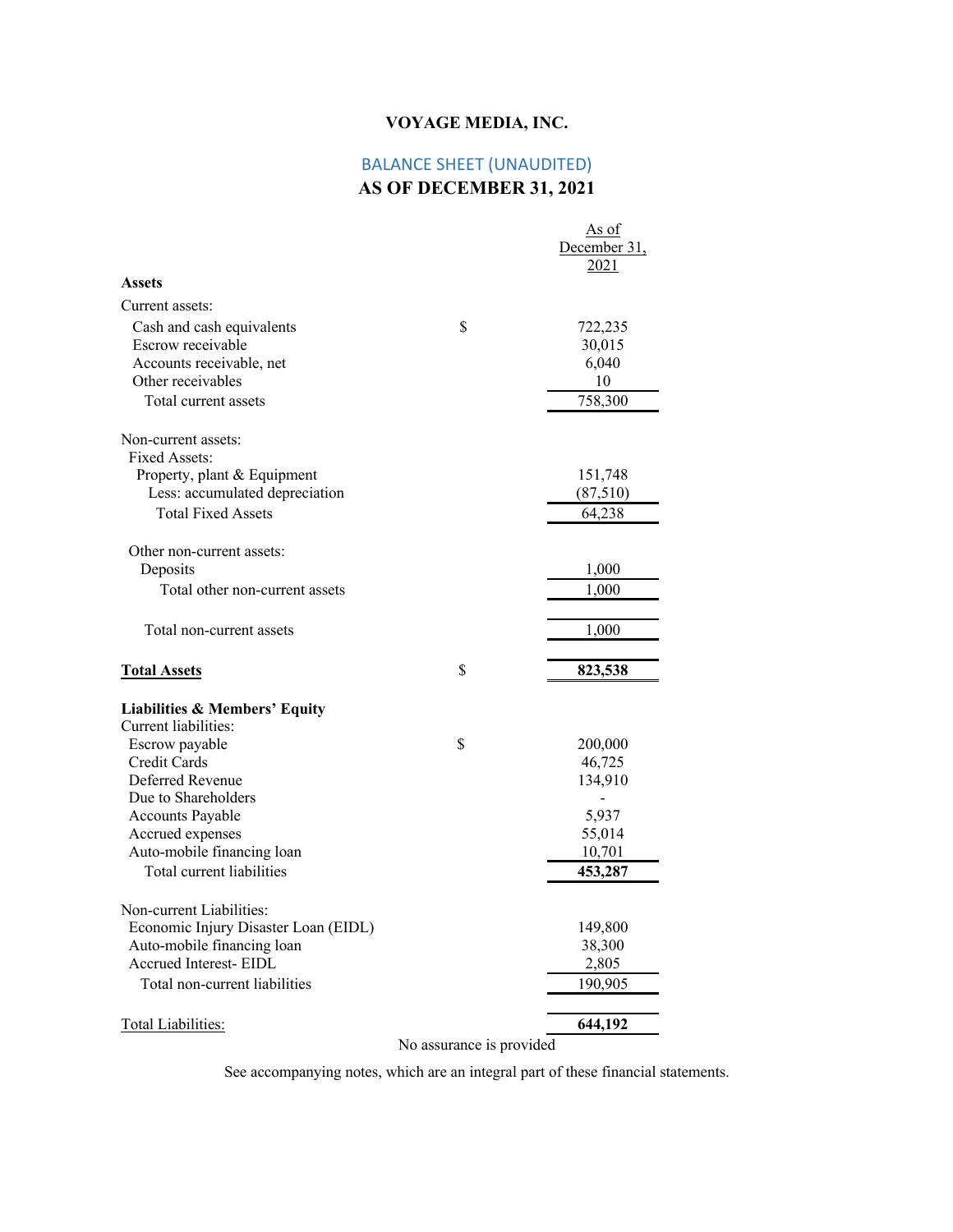# **BALANCE SHEET (UNAUDITED)** (Continued)

# **FOR THE YEAR ENDING DECEMBER 31, 2021**

| <b>Total Liabilities &amp; Equity</b>                                                                                                                   | 823,538                       |
|---------------------------------------------------------------------------------------------------------------------------------------------------------|-------------------------------|
| Total Equity:                                                                                                                                           | 179,346                       |
| Net income (loss)                                                                                                                                       | (180, 035)                    |
| Accumulated Profits (losses)                                                                                                                            | (365, 847)                    |
| Additional Paid-in Capital                                                                                                                              | 723,103                       |
| Class B Common Stock, \$ 0.001 par value, 664, 468 shares<br>authorized, 125, 468 shares issued and outstanding, as of December<br>31, 2021             | 125                           |
| Equity:<br>Class A Common stock, \$ 0.001 par value, 2,720,408 shares<br>authorized, 2,000,000 shares issued and outstanding as of<br>December 31, 2021 | 2,000                         |
|                                                                                                                                                         | As of<br>December 31,<br>2021 |

#### No assurance is provided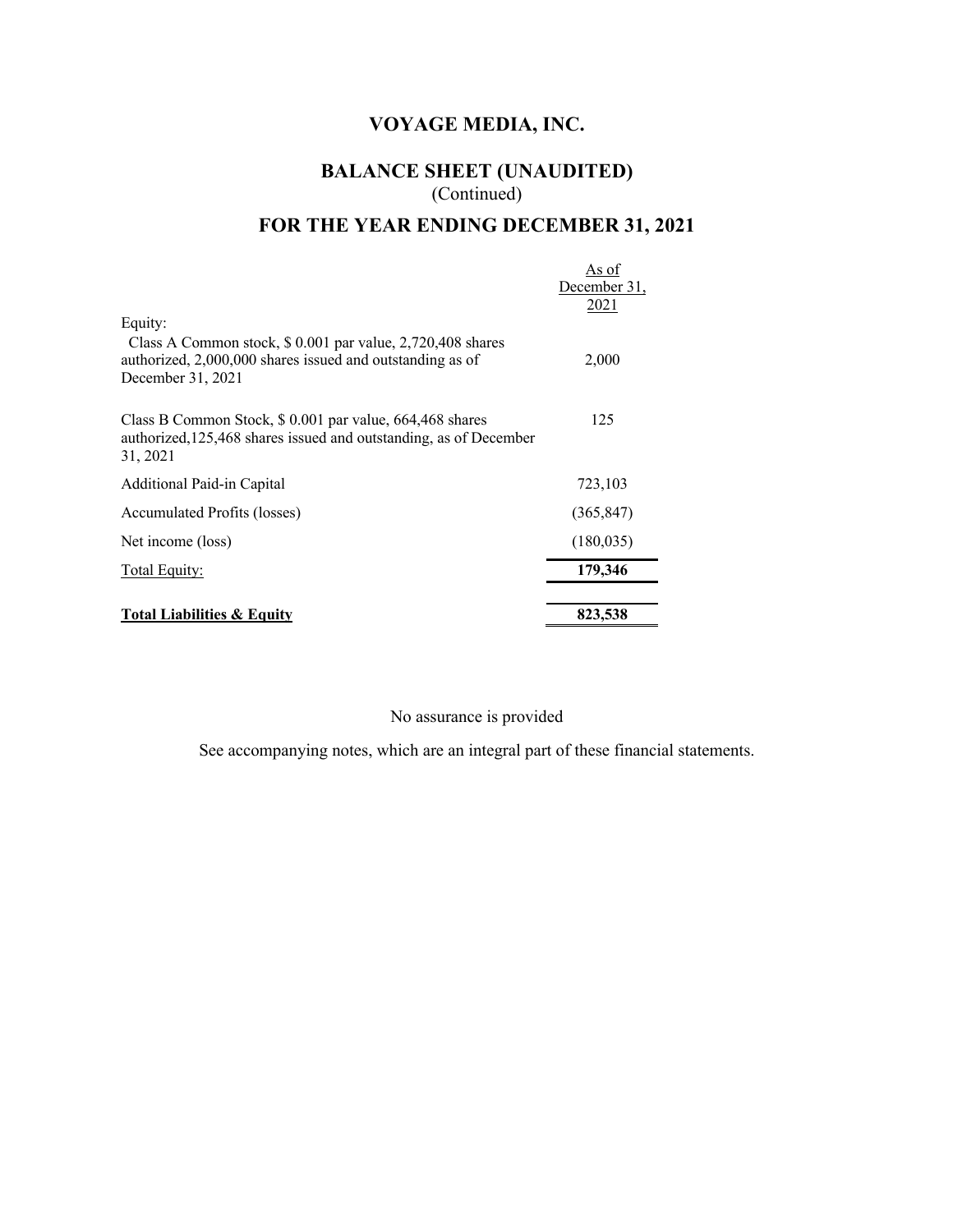# STATEMENT OF INCOME (UNAUDITED) **FOR THE YEAR ENDING DECEMBER 31, 2021**

|                                    | 2021            |
|------------------------------------|-----------------|
| <b>Revenue:</b>                    |                 |
| Sales revenue                      | \$<br>2,023,284 |
| Total revenues                     | 2,023,284       |
| <b>Cost of Sales:</b>              | 1,064,667       |
| <b>Gross Profit</b>                | 958,617         |
| <b>Expenses:</b>                   |                 |
| Salaries, benefits & Payroll taxes | 900,158         |
| IT software & consumables          | 65,507          |
| Insurance                          | 35,362          |
| Consultants                        | 33,164          |
| Legal & Professional services      | 46,363          |
| Advertising & Marketing            | 10,603          |
| Travel                             | 12,414          |
| Office supplies                    | 6,866           |
| Bank Charges & Fees                | 3,817           |
| Continuing education               | 2,076           |
| Dues & Subscriptions               | 1,004           |
| Taxes                              | 20,971          |
| Miscellaneous expenses             | 557             |
| <b>Total Expenses</b>              | 1,138,863       |
| Income from operations (loss)      | (180, 245)      |
| <b>Other Income (Expenses):</b>    |                 |
| Other Income                       | 210             |
| Total Other Income (expenses)      | 210             |
| Net income (loss) for the year     | (180, 035)      |
|                                    |                 |

#### No assurance is provided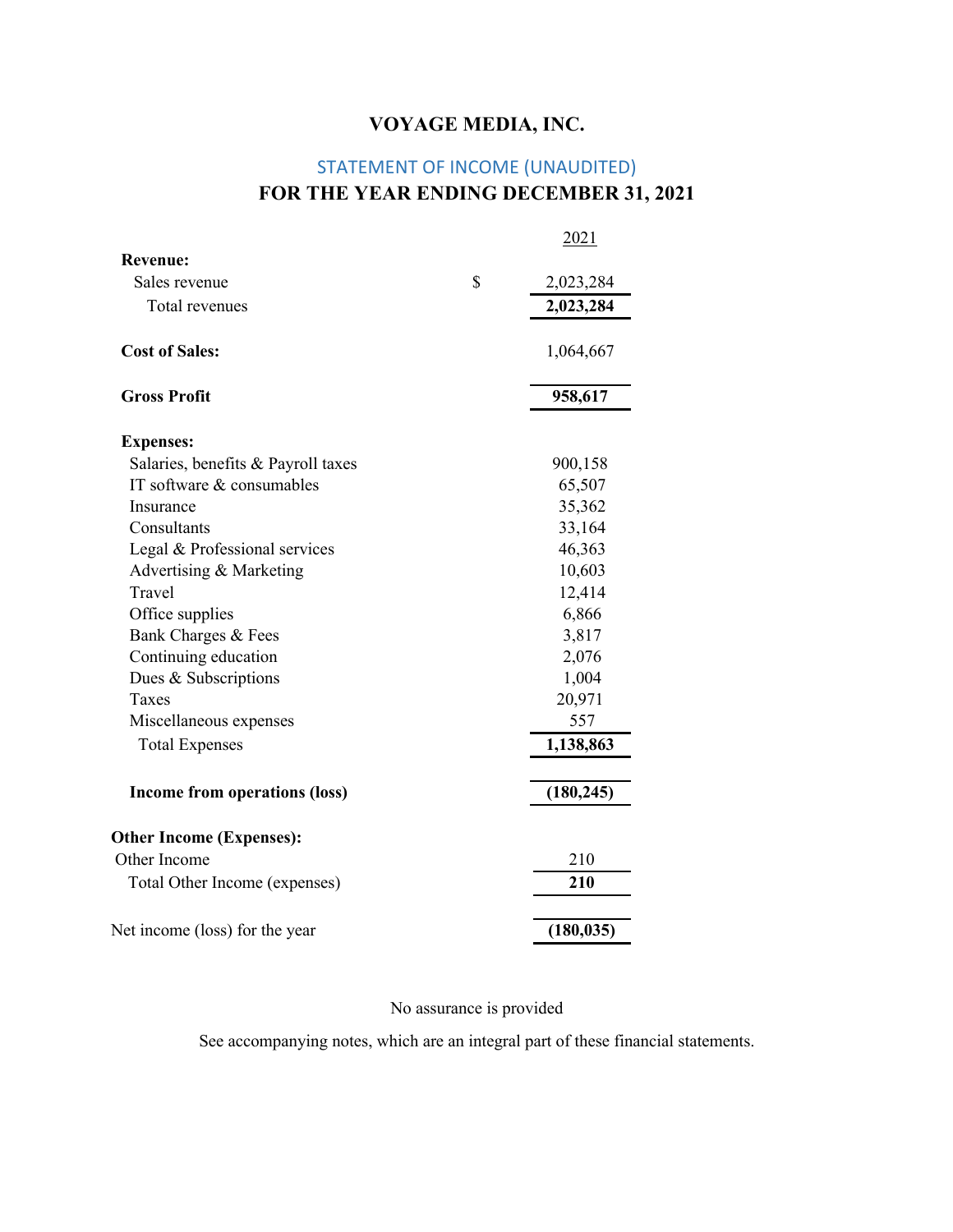# STATEMENT OF CHANGES IN STOCKHOLDERS' EQUITY **FOR THE YEAR ENDING DECEMBER 31, 2021**

| $(\$)$                                                | Common<br>stock          | Common<br>stock          | Common<br>stock          | Common<br>stock          | Additional paid-in<br>Capital | Retained earnings<br>(accumulated | <b>Total</b> |
|-------------------------------------------------------|--------------------------|--------------------------|--------------------------|--------------------------|-------------------------------|-----------------------------------|--------------|
|                                                       | (Class A<br>shares)      | (par)                    | (Class B)<br>shares)     | (par)                    |                               | deficit)                          |              |
| <b>Beginning Balance,</b><br><b>December 31, 2020</b> | 2,000,000                | 2,000                    | 125,468                  | 125                      | 789,352                       | (365, 847)                        | 425,630      |
| Issuance of Common<br>stock                           |                          |                          | $\overline{\phantom{0}}$ | $\blacksquare$           |                               | $\overline{\phantom{a}}$          | -            |
| <b>Issuance of Preferred</b><br>stock                 |                          |                          |                          | $\overline{\phantom{0}}$ | -                             | $\overline{\phantom{a}}$          | -            |
| Offering costs                                        | $\overline{\phantom{a}}$ | $\overline{\phantom{a}}$ | $\overline{\phantom{a}}$ | $\blacksquare$           | (66,249)                      | $\overline{\phantom{0}}$          | (66, 249)    |
| Net income (loss)                                     |                          |                          |                          | $\overline{\phantom{a}}$ |                               | (180, 035)                        | (180, 035)   |
| <b>Ending Balance,</b>                                |                          |                          |                          |                          |                               |                                   |              |
| December 31, 2021                                     | 2,000,000                | 2,000                    | 125,468                  | 125                      | 723,103                       | (545, 882)                        | 179,346      |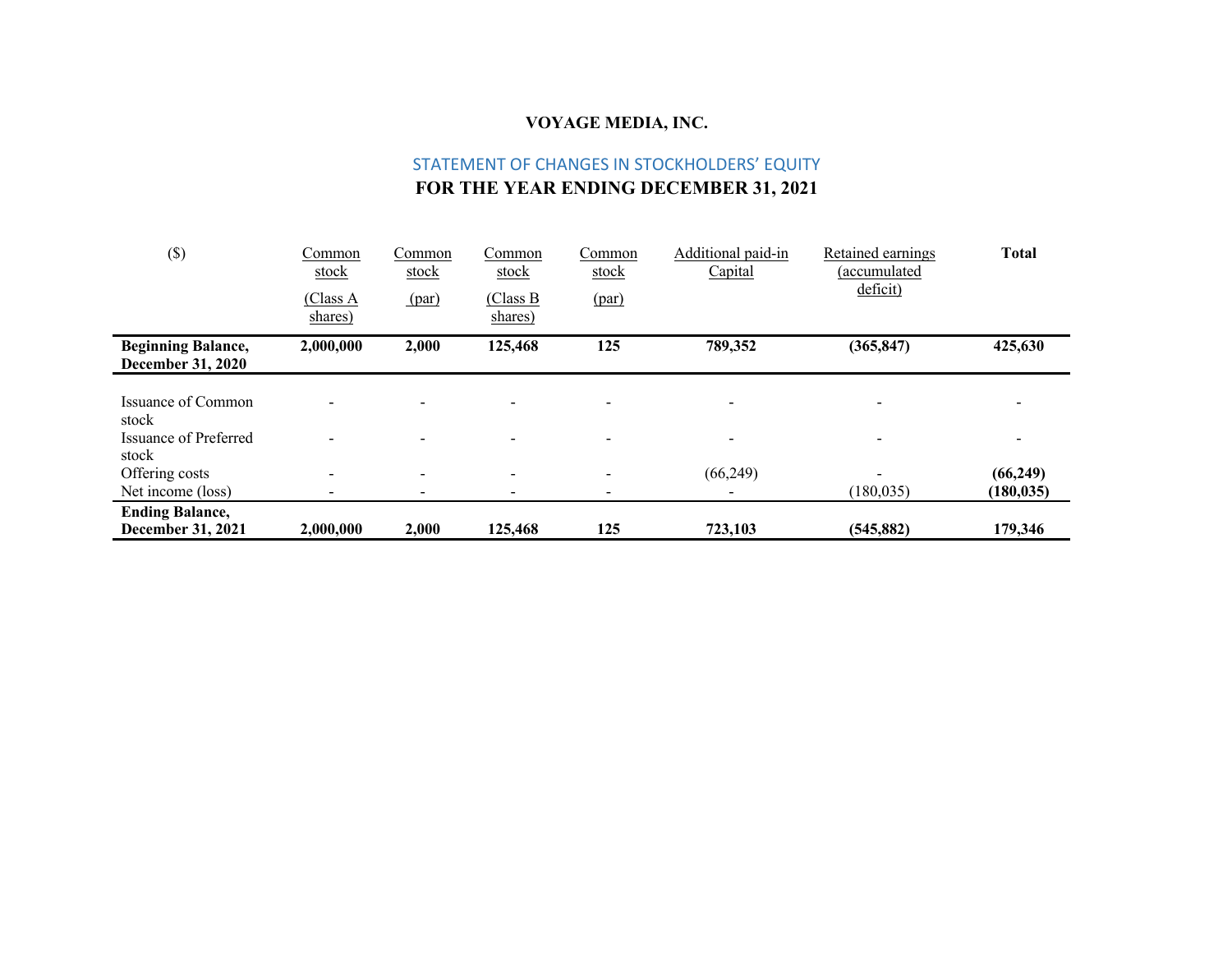# STATEMENT OF CASH FLOWS (UNAUDITED) **FOR THE YEAR ENDING DECEMBER 31, 2021**

|                                                          | <u>As of</u><br>December |
|----------------------------------------------------------|--------------------------|
|                                                          | 31, 2020                 |
| Cash flow From Operating Activities:                     |                          |
| Net income (loss)                                        | \$<br>(180, 035)         |
| Adjustments to reconcile net income to net cash provided |                          |
| (used) by operating activities:                          |                          |
| Changes in:                                              |                          |
| <b>Escrow Receivable</b>                                 | 200,000                  |
| Deferred Revenue                                         | 79,674                   |
| Credit card                                              | 11,942                   |
| <b>Accrued Expenses</b>                                  | 27,697                   |
| Other receivables                                        | (10)                     |
| <b>Accounts Payable</b>                                  | 5,349                    |
| Net cash provided (used) by operating activities         | 144,617                  |
| Cash flow From Investing Activities:                     |                          |
| Purchase of fixed assets                                 | (3, 469)                 |
| Net cash provided (used) by investing activities         | (3, 469)                 |
| Cash flow from Financing Activities                      |                          |
| Advances from/ (payments to) shareholders                | (47,716)                 |
| Economic Injury Disaster Loan (EIDL)                     | (100)                    |
| Auto-mobile Financing loan                               | (9,801)                  |
| <b>Offering Costs</b>                                    | (66,249)                 |
| Net cash provided (used) by financing activities         | (123, 866)               |
| Increase (decrease) in Cash                              | 17,282                   |
| Cash, beginning of year                                  | 704,953                  |
| Cash, end of year                                        | \$<br>722,235            |

### No assurance is provided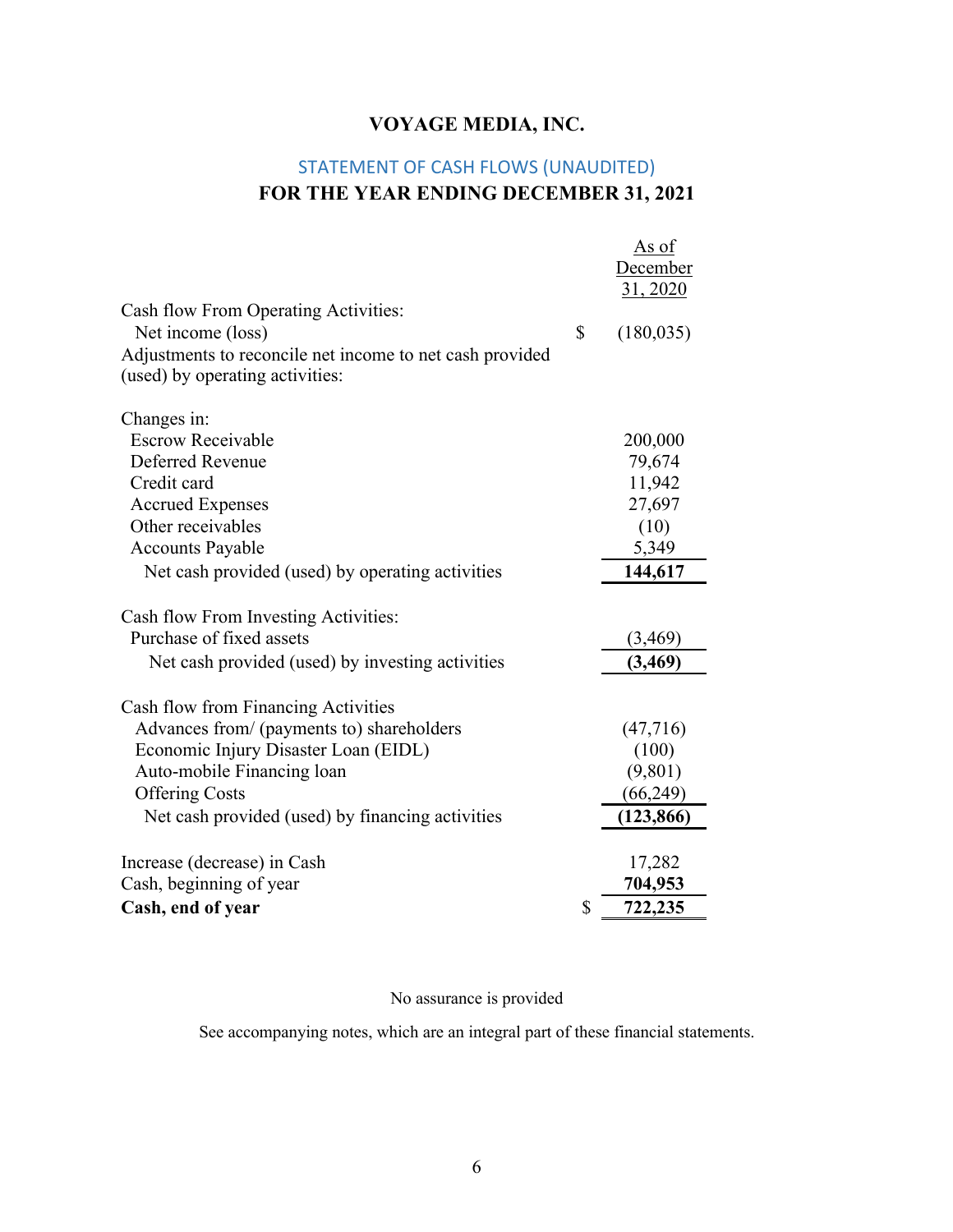### NOTES TO FINANCIAL STATEMENTS (UNAUDITED) **FOR THE YEAR ENDING DECEMBER 31, 2021**

#### **About the Company & its Nature of operations**

VOYAGE MEDIA, INC. ('the Company'), is a California Corporation formed on January 5, 2004. The Company operates in the entertainment industry and provides a platform that connects content creators to producers of films, television programs and podcasts.

#### **Fiscal year**

The Company operates on a December 31st year-end.

#### **Summary of significant accounting policies:**

#### **Basis of accounting**

The Company's financial statements are presented in accordance with accounting principles generally accepted in the U.S.

#### **Risks and Uncertainties**

The Company's business and operations are sensitive to general business and economic conditions in the United States. A host of factors beyond the Company's control could cause fluctuations in these conditions. Adverse conditions may include, recession, downturn or otherwise, local competition or changes in consumer taste.

These adverse conditions could affect the Company's financial condition and the results of its operations.

#### **Use of estimates**

The preparation of financial statements in conformity with accounting principles generally accepted in the U.S. requires management to make estimates and assumptions that affect certain reported amounts and disclosures. Accordingly, actual results could differ from those estimates.

# **VOYAGE MEDIA, INC. NOTES TO FINANCIAL STATEMENTS FOR THE YEAR ENDING DECEMBER 31, 2021**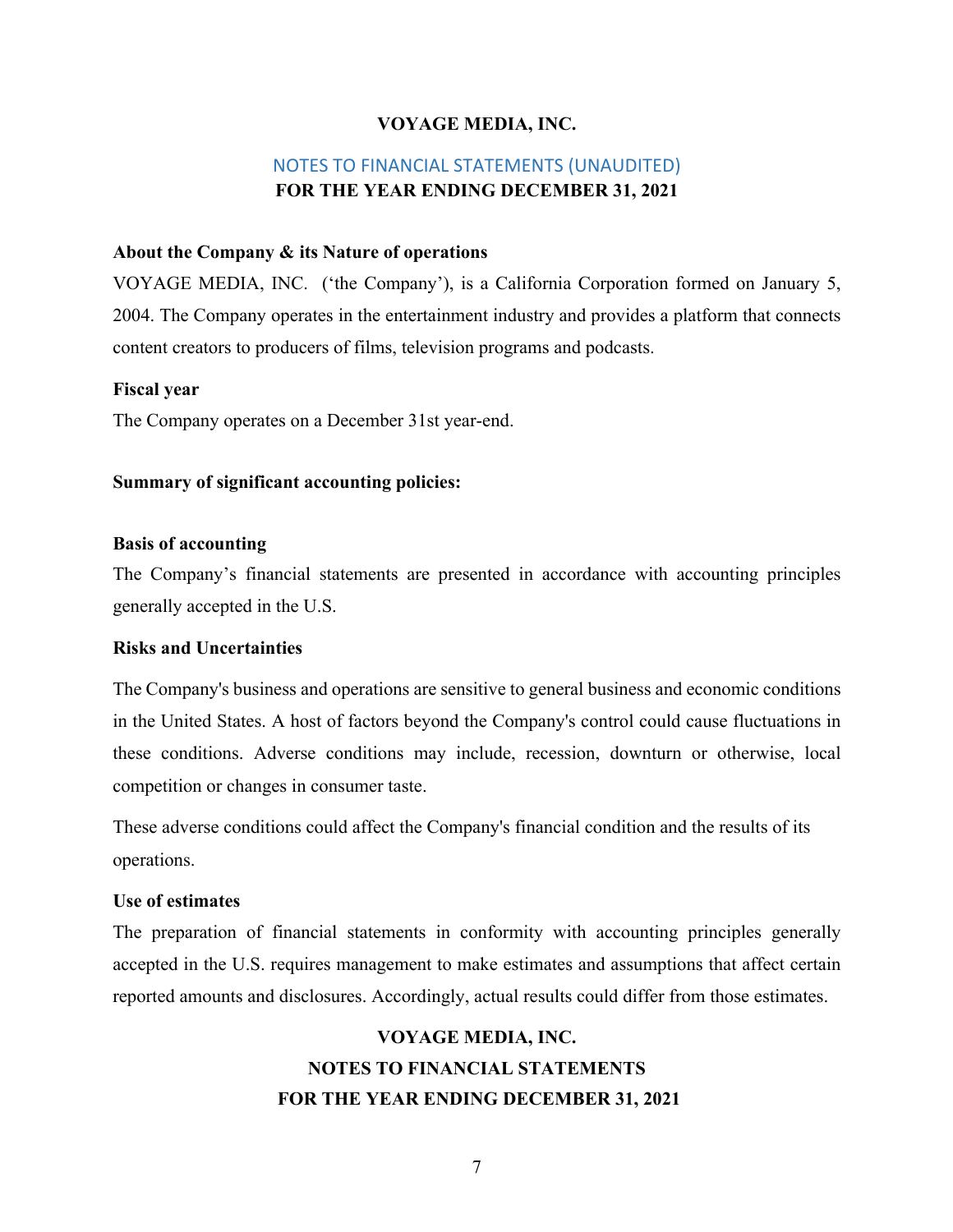#### **Concentrations of Credit Risk**

From time-to-time cash balances, held at a major financial institution may exceed federally insured limits of \$250,000. Management believes that the financial institution is financially sound, and the risk of loss is low.

#### **Fair Value of Financial Instruments**

Fair value is defined as the price that would be received to sell an asset or paid to transfer a liability in an orderly transaction between market participants at the measurement date. To increase the comparability of fair value measures, the following hierarchy prioritizes the inputs to valuation methodologies used to measure fair value:

Level 1 — Valuations based on quoted prices for identical assets and liabilities in active markets.

Level 2 — Valuations based on observable inputs other than quoted prices included in Level 1, such as quoted prices for similar assets and liabilities in active markets, quoted prices for identical or similar assets and liabilities in markets that are not active, or other inputs that are observable or can be corroborated by observable market data.

Level 3 — Valuations based on unobservable inputs reflecting our own assumptions, consistent with reasonably available assumptions made by other market participants. These valuations require significant judgment.

#### **Cash and cash equivalents**

The Company considers all highly liquid investments with an original maturity date of three months or less when purchased to be cash equivalents. The Company had no cash equivalents as of December 31, 2021.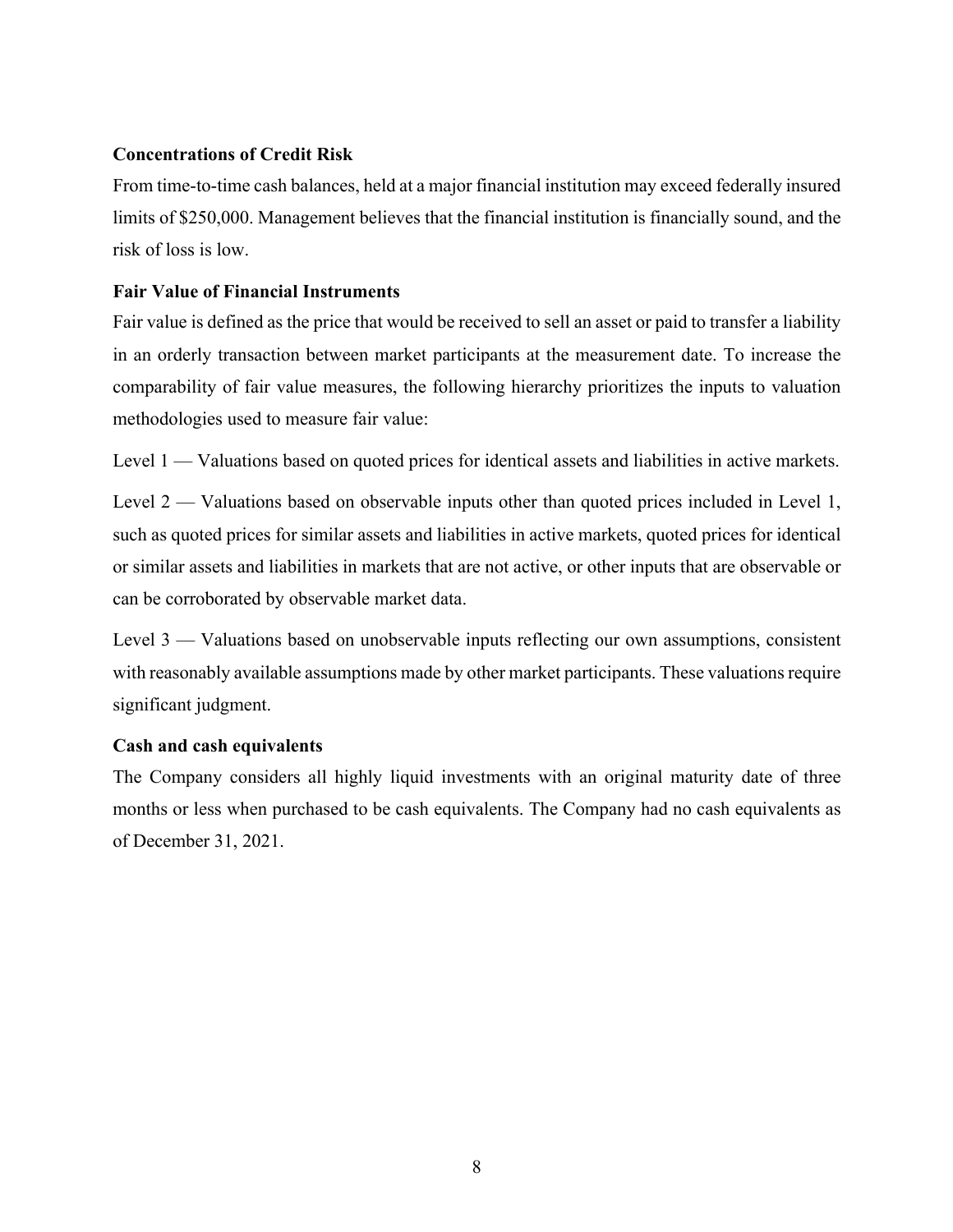# **VOYAGE MEDIA, INC. NOTES TO FINANCIAL STATEMENTS FOR THE YEAR ENDING DECEMBER 31, 2021**

#### **Accounts Receivable, net**

The Company assesses its receivables based on historical loss patterns, aging of the receivables, and assessments of specific identifiable customer accounts considered at risk or uncollectible. The Company also considers any changes to the financial condition of its customers and any other external market factors that could impact the collectability of the receivables in the determination of the allowance for doubtful accounts.

#### **Offering Costs**

The Company complies with the requirements of FASB ASC 340-10-S99-1 with regards to offering costs. Prior to the completion of an offering, offering costs are capitalized. The deferred offering costs are charged to additional paid-in capital or as a discount to debt, as applicable, upon the completion of an offering or to expense if the offering is not completed.

#### **Fixed Assets**

Fixed assets are recorded at cost when purchased. Depreciation is recorded for fixed assets using the straight-line method over the estimated useful lives of assets.

The Company reviews the recoverability of all long-lived assets, including the related useful lives, whenever events or changes in circumstances indicate that the carrying amount of a long-lived asset might not be recoverable. Assets at December 31, 2021 have estimated useful lives of 5-7 years.

#### **Revenue Recognition**

The Company recognizes revenue in accordance with ASC 606 when it has satisfied the performance obligations under an arrangement with the customer reflecting the terms and conditions under which products or services will be provided, the fee is fixed or determinable, and collection of any related receivable is probable. ASC Topic 606, "Revenue from Contracts with

# **VOYAGE MEDIA, INC. NOTES TO FINANCIAL STATEMENTS FOR THE YEAR ENDING DECEMBER 31, 2021**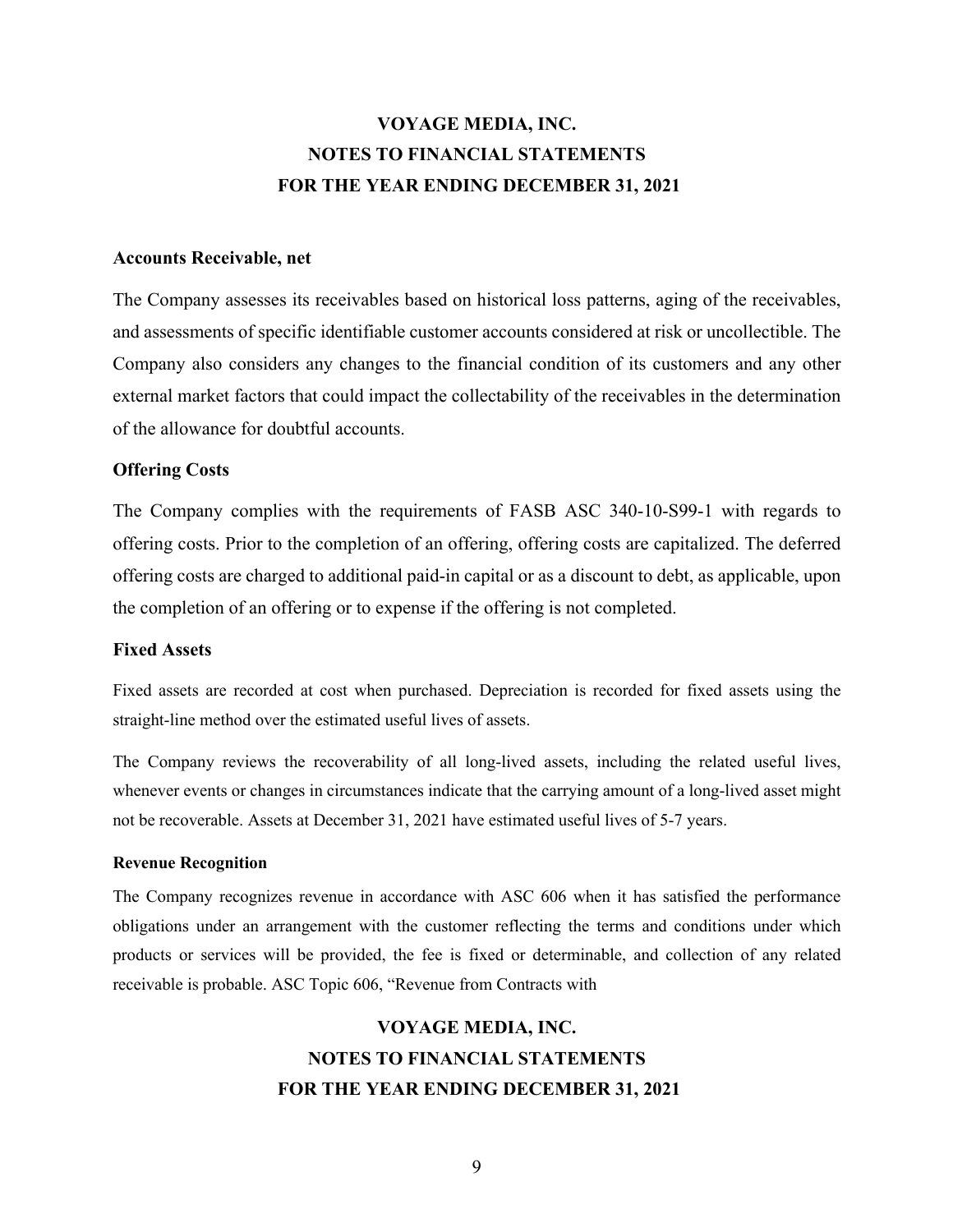Customers" establishes principles for reporting information about the nature, amount, timing and uncertainty of revenue and cash flows arising from the entity's contracts to provide goods or services to customers. Revenues are recognized when control of the promised goods or services are transferred to a customer, in an amount that reflects the consideration that the Company expects to receive in exchange for those goods or services. The Company applies the following five steps in order to determine the appropriate amount of revenue to be recognized as it fulfills its obligations under each of its agreements: 1) identify the contract with a customer; 2) identify the performance obligations in the contract; 3) determine the transaction price; 4) allocate the transaction price to performance obligations in the contract; and 5) recognize revenue as the performance obligation is satisfied.

Revenues are generally collected ahead of services, and therefore deferred revenues are recorded, when necessary, until the revenue recognition criteria is completed.

#### **Income Taxes**

The Company uses the liability method of accounting for income taxes as set forth in ASC 740, Income Taxes. Under the liability method, deferred taxes are determined based on the temporary differences between the financial statement and tax basis of assets and liabilities using tax rates expected to be in effect during the years in which the basis differences reverse. A valuation allowance is recorded when it is unlikely that the deferred tax assets will be realized.

The Company assesses its income tax positions and records tax benefits for all years subject to examination based upon its evaluation of the facts, circumstances and information available at the reporting date. In accordance with ASC 740-10, for those tax positions where there is a greater than 50% likelihood that a tax benefit will be sustained, The Company policy is to record the largest amount of tax benefit that is more likely than not to be realized upon ultimate settlement with a taxing authority that has full knowledge of all relevant information. For those income tax positions where there is less than 50% likelihood that a tax benefit will be sustained, no tax benefit

# **VOYAGE MEDIA, INC. NOTES TO FINANCIAL STATEMENTS FOR THE YEAR ENDING DECEMBER 31, 2021**

will be recognized in the financial statements. The Company has determined that there are no material uncertain tax positions.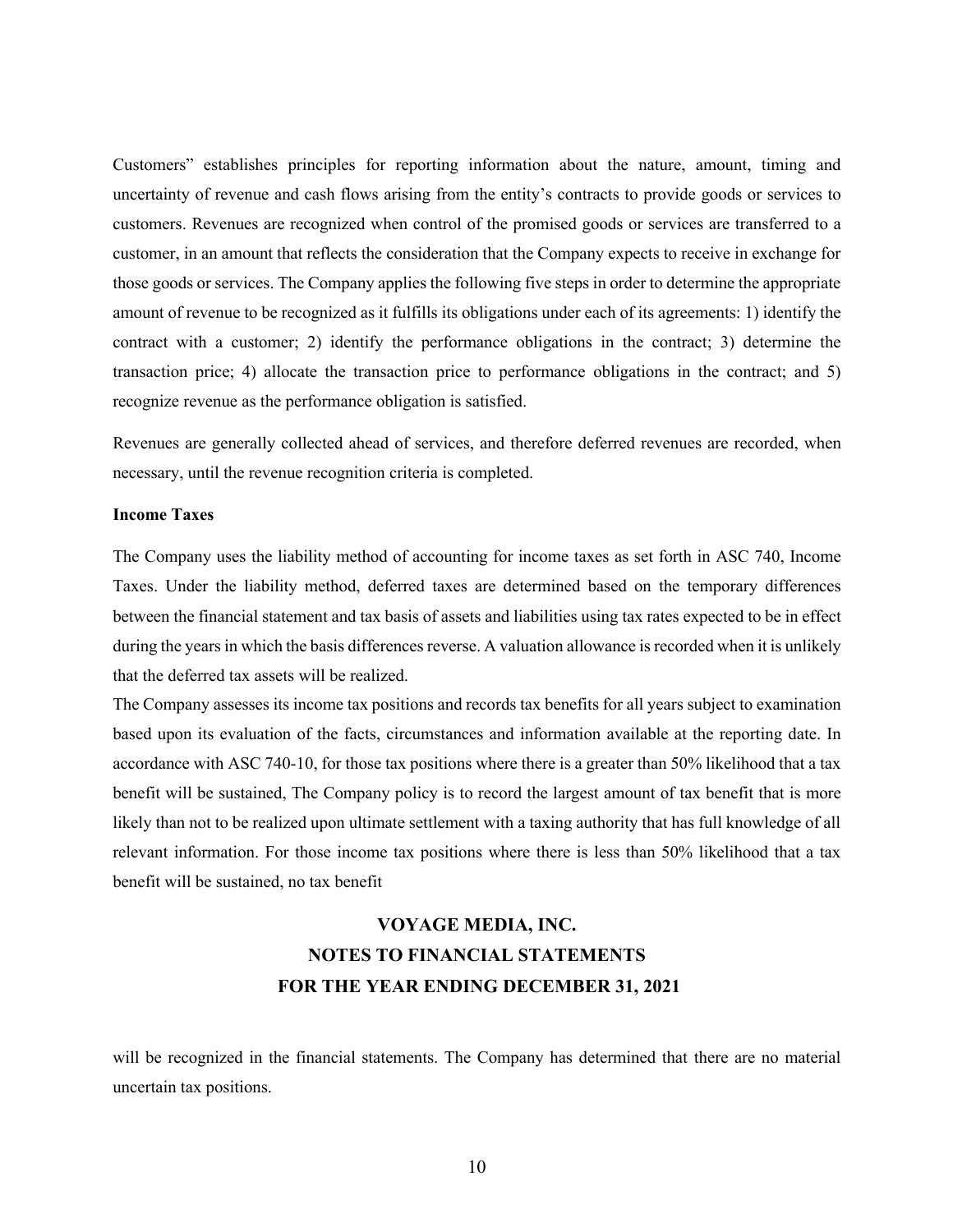The Company converted from a subchapter S-Corporation to a C-Corporation for tax purposes effective on June 2, 2017. Accordingly, all earnings and losses prior to the conversion passed through to the ownership and were not taxable to the Company. Therefore, the Company does not receive the net operating loss carryforward credits for losses prior to the conversion date.

The Company accounts for income taxes with the recognition of estimated income taxes payable or refundable on income tax returns for the current period and for the estimated future tax effect attributable to temporary differences and carryforwards. Measurement of deferred income items is based on enacted tax laws including tax rates, with the measurement of deferred income tax assets being reduced by available tax benefits not expected to be realized in the immediate future.

#### **Expense Recognition**

The Company recognizes and records expenses for services, supplies and other products as they are incurred and accrues those amounts which relate to payments that are yet to be paid to vendors as 'Accounts payable'.

#### **Advertising & Marketing**

Advertising and Marketing costs are expensed as incurred and consist of payments to various vendors for services/products to promote the Company.

#### **Auto-mobile financing loan**

The Company purchased an automobile on November 11, 2020, using a loan of \$58,902 which bears an annual interest rate of 2.9%. The loan is payable in equal installments of \$891.79 with the first monthly payment due on January 13, 2021. The loan will be fully settled by December 13, 2026.

# **VOYAGE MEDIA, INC. NOTES TO FINANCIAL STATEMENTS FOR THE YEAR ENDING DECEMBER 31, 2021**

#### **SBA- Paycheck protection program grant**

The U.S. Small Business Administration (SBA) launched the Paycheck Protection Program (PPP) during 2020 as a response to COVID-19 to help small businesses maintain payrolls and continue operations. The SBA PPP loan bears an interest rate of 1% and has a maturity of 2 years. The loan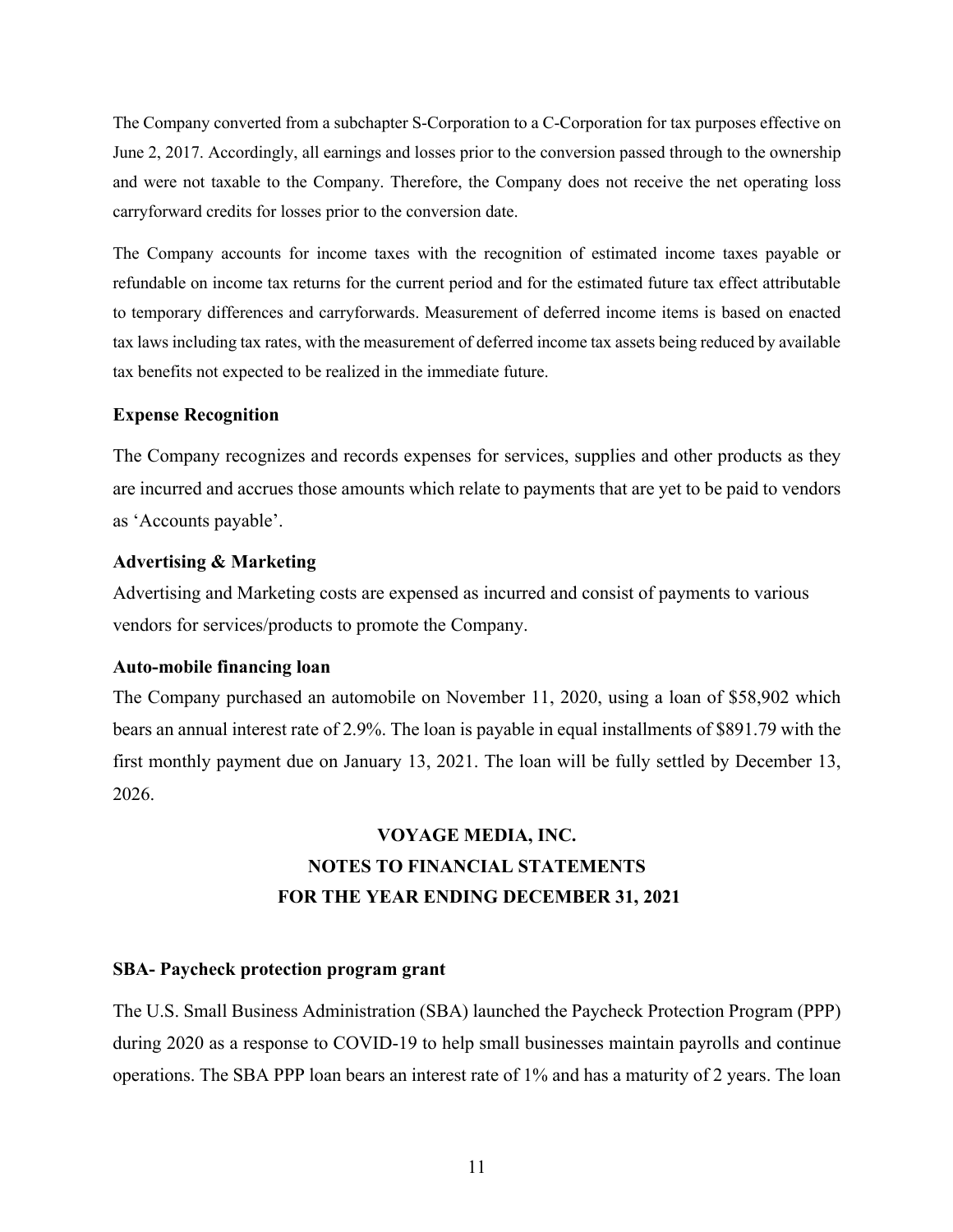is potentially fully forgivable provided that it was used solely to cover eligible expenses. As of March 3, 2021, the SPA PPP loan of \$71,100 was fully forgiven.

#### **Economic Injury Disaster Loan (EIDL)**

The Company obtained an Economic Injury Disaster Loan (EIDL) from the U.S. Small Business Administration (SBA) for \$150,000 on July 2, 2020. The loan bears an interest rate of 3.75% per annum. Monthly installment payments, including principal and interest, of \$731 begin 12 months from the date of the loan and the balance of principal and interest is payable 30 years from the date of the loan.

The Collateral to secure the loan includes the following property that the Company owns or shall acquire or create immediately upon the acquisition or creation thereof: all tangible and intangible personal property, including, but not limited to: (a) inventory, (b) equipment, (c) instruments, including promissory notes (d) chattel paper, including tangible chattel paper and electronic chattel paper, (e) documents, (f) letter of credit rights, (g) accounts, including health-care insurance receivables and credit card receivables, (h) deposit accounts, (i) commercial tort claims, (j) general intangibles, including payment intangibles and software and (k) as-extracted collateral as such terms may from time to time be defined in the Uniform Commercial Code. The security interest the Company grants the SBA includes all accessions, attachments, accessories, parts, supplies and replacements for the Collateral, all products, proceeds and collections thereof and all records and data relating thereto.

# **VOYAGE MEDIA, INC. NOTES TO FINANCIAL STATEMENTS FOR THE YEAR ENDING DECEMBER 31, 2021**

#### **Equity**

Under the articles of incorporation, the Company is authorized to issue Class A Common Stock and Class B Non-Voting Common Stock. The total number of shares that the Company is authorized to issue is three million three hundred eighty-four thousand eight hundred seventy-six (3,348,876) shares. The total number of shares of Class A Common Stock authorized to be issued is two million seven hundred and twenty thousand and four hundred and eight (2,720,408) shares at a par value \$0.001 per share. The total number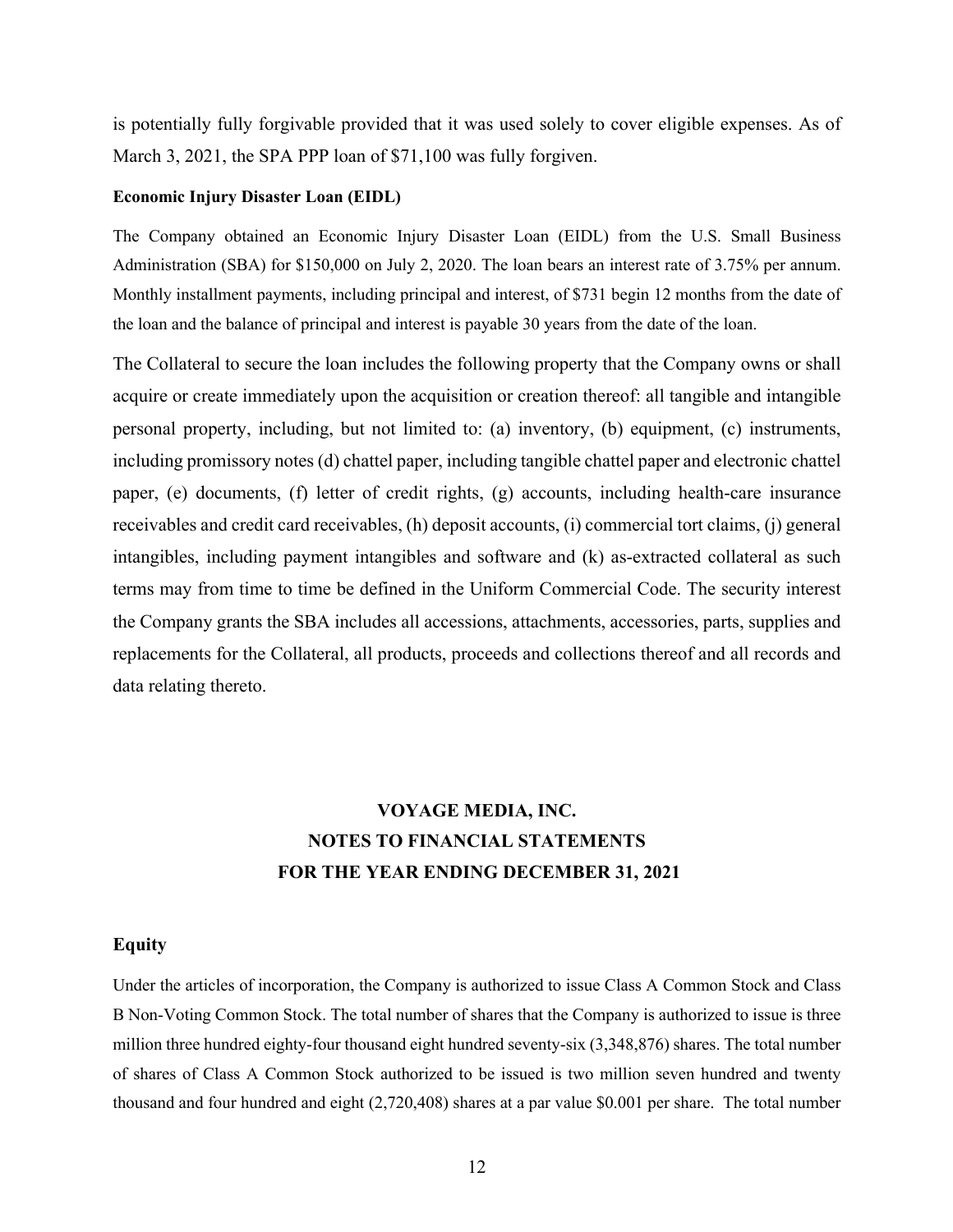of shares of Class B Non-Voting Common Stock authorized to be issued is six hundred sixty-four thousand four hundred sixty-eight (664,468) shares at a par value \$0.001 per share.

During 2017, the Company amended its articles of incorporation and as part of the amendment, the Company made a stock split in its issued and outstanding shares of Common Stock where the shares issued and outstanding were split on a 1 for 20,000 basis, and shareholders received 20,000 shares of the Company's post-split Class A common stock for each one share of Common stock held by them prior to the stock split.

As of December 31, 2021, 2,000,000 shares of Class A Common Stock were issued and outstanding. As of December 31, 2021, 125,468 shares of Class B Non-Voting Common Stock were issued and outstanding, respectively. Of the 2,000,000 shares of Class A Common Stock that were issued and outstanding, 1,988,163 had voting rights as of December 31, 2021.

#### **Related Party Transactions**

The Company follows FASB Accounting Standards Codification ("ASC") subtopic 850-10, "Related Party Disclosures", for the identification of related parties and disclosure of related party transactions. Pursuant to ASC 850, related parties include: a) affiliates of the Company; b) entities for which investments in their equity securities would be required, absent the election of the fair value option under the Fair Value Option Subsection of Section 825–10–15, to be accounted for

# **VOYAGE MEDIA, INC. NOTES TO FINANCIAL STATEMENTS FOR THE YEAR ENDING DECEMBER 31, 2021**

by the equity method by the investing entity; c) trusts for the benefit of employees, such as pension and profit-sharing trusts that are managed by or under the trusteeship of management; d) principal owners of the Company; e) management of the Company; f) other parties with which the Company may deal if one party controls or can significantly influence the management or operating policies of the other to an extent that one of the transacting parties might be prevented from fully pursuing its own separate interests; and g) other parties that can significantly influence the management or operating policies of the transacting parties or that have an ownership interest in one of the transacting parties and can significantly influence the other to an extent that one or more of the transacting parties might be prevented from fully pursuing its own separate interests. Material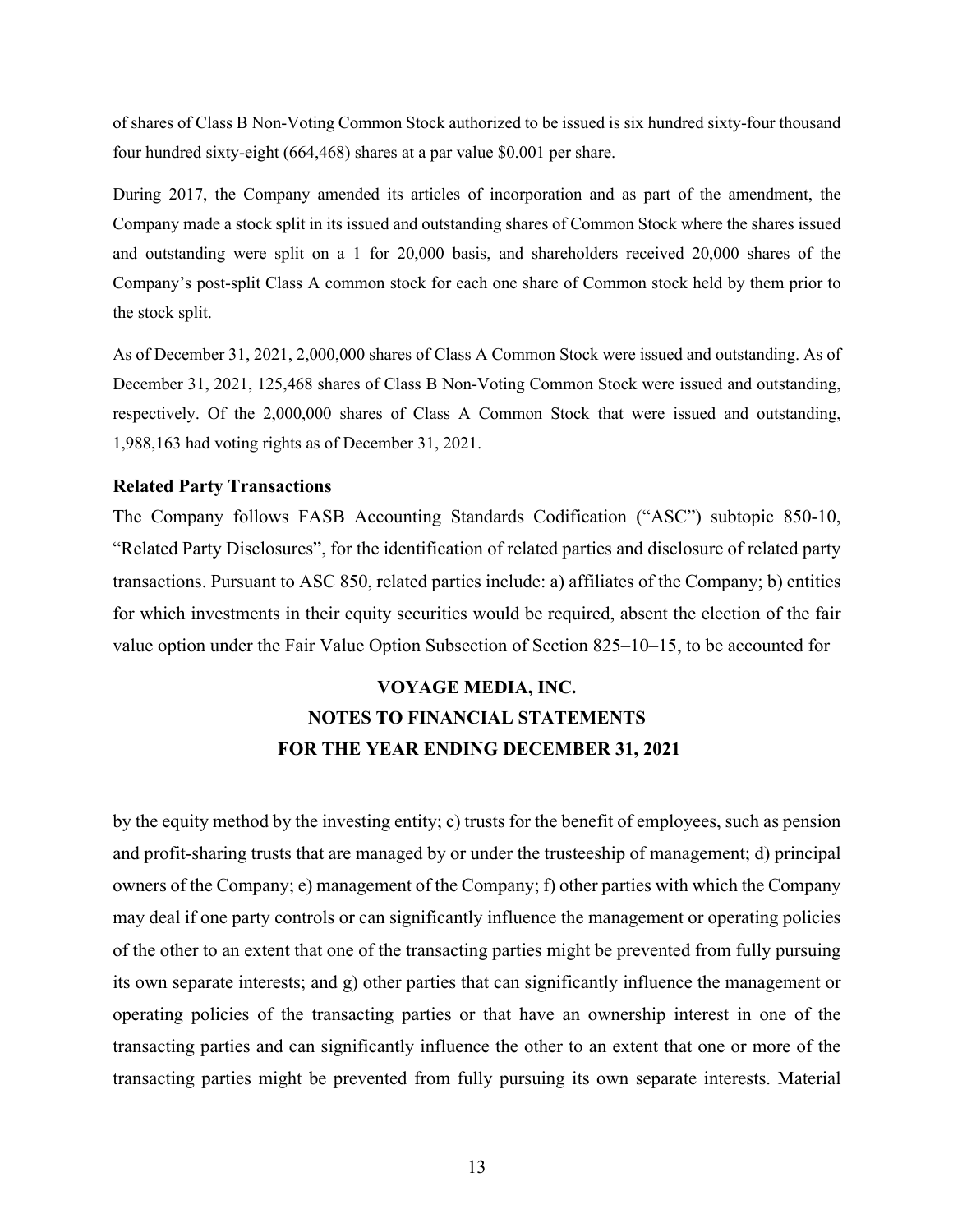related party transactions are required to be disclosed in the financial statements, other than compensation arrangements, expense allowances and other similar items in the ordinary course of business. The disclosures shall include: a) the nature of the relationship(s) involved; b) a description of the transactions, including transactions to which no amounts or nominal amounts were ascribed, for each of the periods for which a statement of operations is presented and such other information deemed necessary to an understanding of the effects of the transactions on the financial statements; c) the dollar amount of transactions for each of the periods for which a statement of operations is presented and the effects of any change in the method of establishing the terms from that used in the preceding period; and d) amounts due from or to related parties as of the date of balance sheet presented and, if not otherwise apparent, the terms and manner of settlement.

The officer of the Company advances funds to the Company in the normal course of business. As of December 31, 2020, the amounts due to the officer under the arrangement totaled \$47,716 and the Company had fully settled its obligation to the officer as of December 31, 2021.